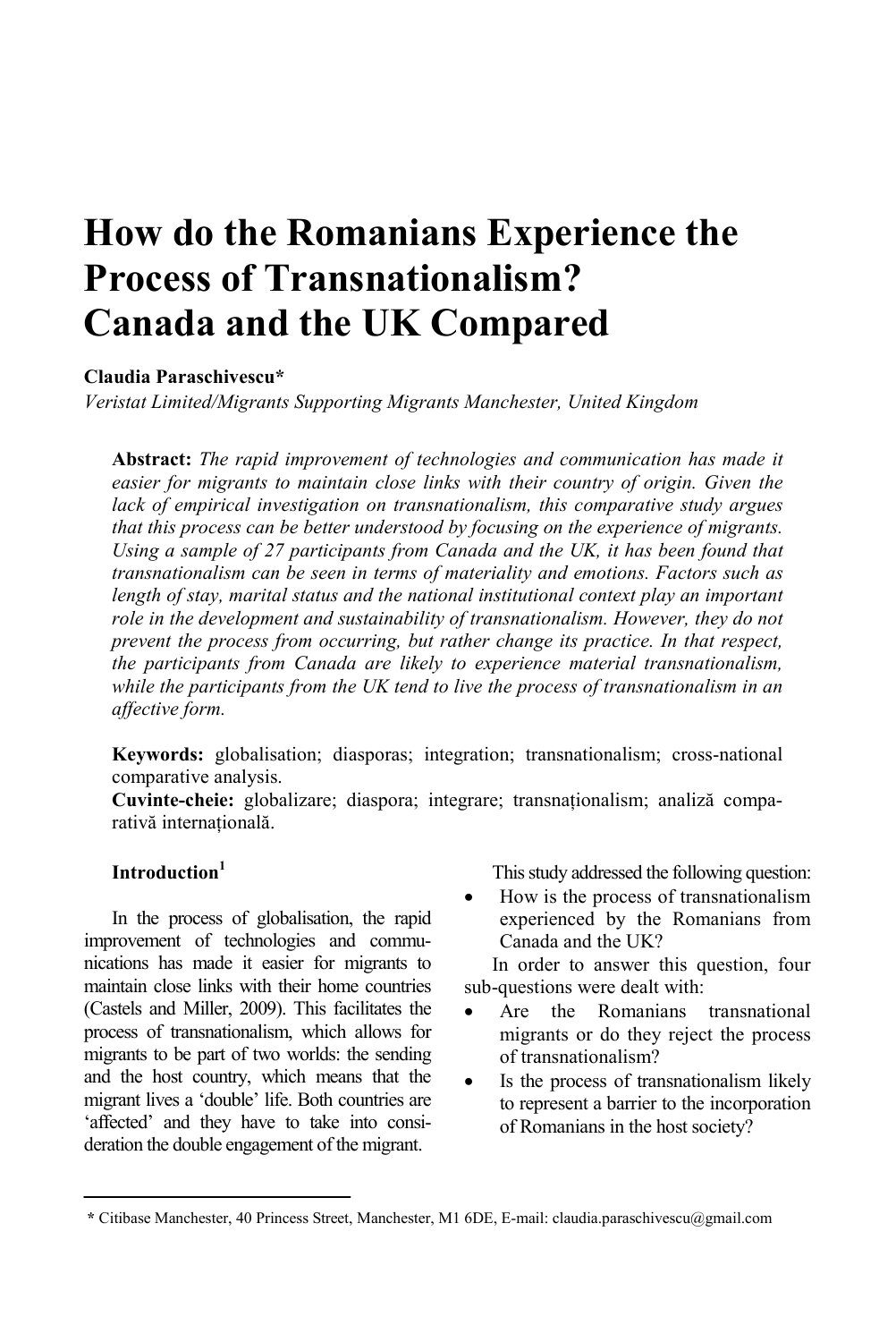- What are the main factors which allow the development of transnationalism or leads to its rejection?
- Is distance a major impediment in the maintenance of transnational feelings?

The definition of transnationalism retained for this study was *'the connections and bonds migrants have with the sending country and which can take place either at an emotional level or at a material level and which trigger a feeling of 'in-betweeness' experienced by migrants, placing them between the sending and receiving country'.* 

The experience migrants have of transnationalism was relevant for the study of migration because it is a process which involves and 'affects' both sending and receiving countries. This study acknowledged the fact that not all the migrants experienced sustainable material transnational practices with the sending country. However, they experienced those ties emotionally. While most of the literature focuses on the practice of transnationalism, this research also takes into account the importance of emotions. Indeed, a migrant can be transnational even if he/she does not return to the country of origin on a regular basis.

A key element in the process of transnationalism was the national institutional context, as the level of absorption into the host society determines its dimensions. This research focused on the process of transnationalism lived by 27 Romanians in Canada and the UK and the factors which contributed to its sustainability or its rejection, if any. The participants were represented by Romanians living in either Canada or the UK, mainly in Vancouver and London. The study presents the theoretical framework of transnationalism which provides the main elements for the empirical research. It then moves on to the institutional framework. The methodology of the study together with the analysis of the data and the main findings are dealt with. Finally, the conclusions and an evaluation of the study are presented.

Since different people experience different types of transnationalism, this study argues that this process could be better understood by looking at the experience of migrants. In that respect, some people may experience the process of transnationalism at an emotional level, while others at a practical level.

According to Glick Schiller *et al.* (1992), transnationalism is the "process by which immigrants build social fields that link together their country of origin and their country of settlement. Immigrants who build such social fields are designated "transmigrants". Transmigrants develop and maintain multiple relations – familial, economic, social, organisational, religious, and political that span borders. Transmigrants take actions, make decisions, and feel concerns, and develop identities within social networks that connect them to two or more societies simultaneously" (*ibid.*). This definition fails, however, to give an overview of the importance and intensity of transnational ties, which are at the core of the process of transmigration. Portes (1999) looks more into the intensity of transnational practices and he argues that they "(…) take place on a recurrent basis across national borders and that require a regular and significant commitment of time by participants (…)." Even if Faist (2000) argues that not all immigrants maintain transnational activities, it may only be a case of a different dimension of transnationalism which is shaped by the institutional context of the country the immigrant lives in. Building up on these interpretations of transnationalism, this study defines it to mean *'the connections and bonds migrants have with the sending country and which can take place either at an emotional level or at a material level and which trigger a feeling of 'in-betweeness' experienced by migrants, placing them between the sending and receiving country'.*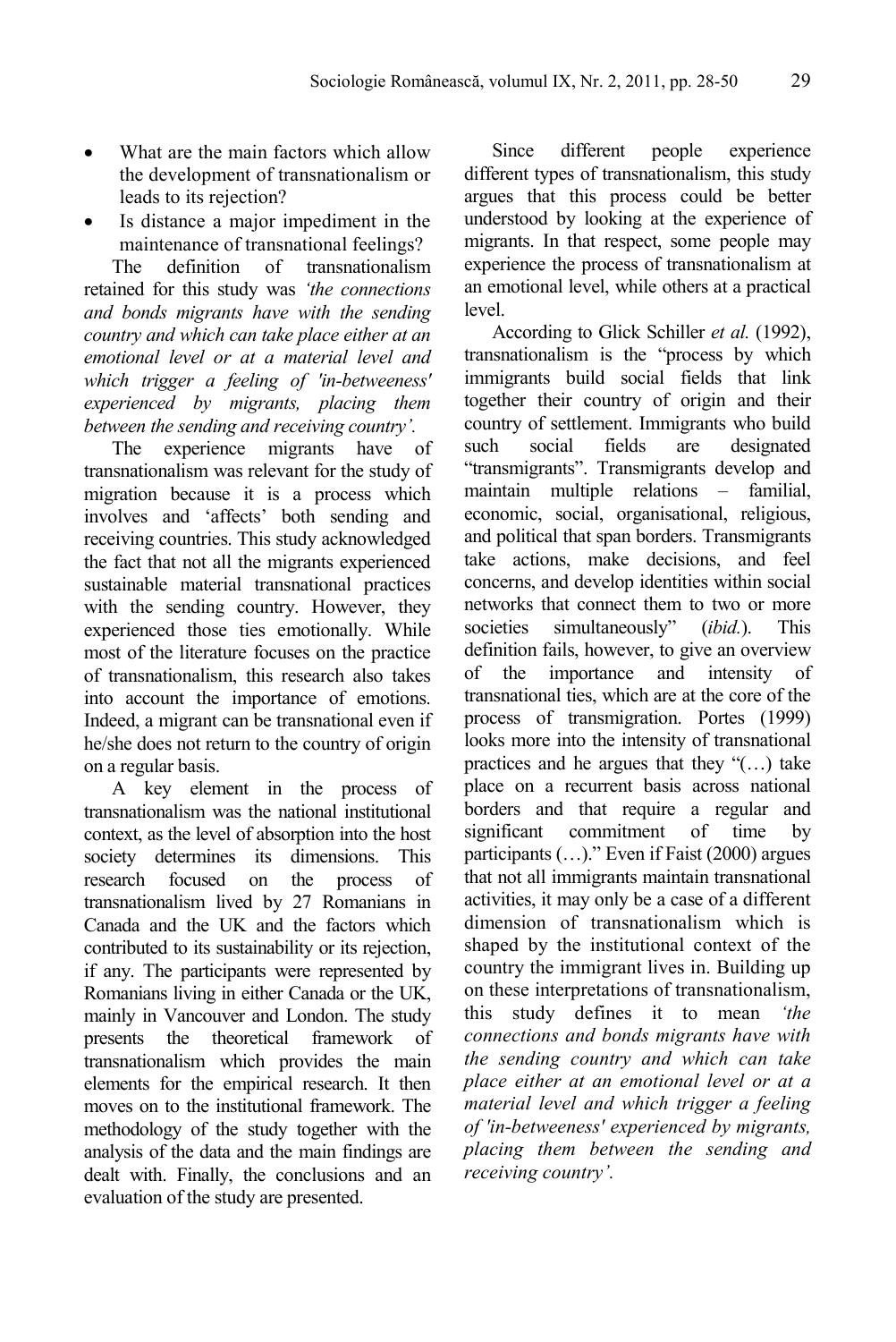# **Transnationalism – Literature review**

While there are many different types of transnationalism which focus on local activities or global capital (Guarnizo and Smith, 2008), or the place of transnational activities (Levitt, 2001), this study focuses on the experience of participants of transnationalism. It differentiates between the materiality of transnationalism, which is represented by the practice of traditions, remittances and communication, and affective transnationalism, which focuses on the sense of belonging and the transformation of the self.

# *Critique of transnationalism*

Guarnizo *et al.* (2003) state that the increase of the use of the term transnational has led to a loss of its meaning. In their view, 'transnationalism' cannot be properly defined by a precise definition. Indeed, each community presents its own transnational consciousness and behaviour. They also argue that transnationalism depends on social capital, which means that not all migrants maintain transnational practices, but only those with a high social status. However, a low financial status can trigger a different experience of transnationalism, which is achieved through emotions regarding the country of origin.

Yeoh *et al.* (2003) argue that "the field of transnational studies is still a fragmented one and no conceptual frame has emerged to define the shape of transnationality". However, 'transnationalism' is itself a fragmented process, which implies that its definition must be segmented. What defines transnationalism is the 'here and there' physically and emotionally, but which can also be interpreted as a state of limbo and identitary frustration. Transnationalism means physical and spiritual uncertainty and its living, and interpretation vary according to nationality, personal beliefs and country of immigration. The affective can be more representative as it directly engages those who remained in the host country.

# *Institutional context of transnationalism*

Institutional contexts play an important role in migrants' practice and experience of transnationalism. Many scholars (Appadurai, 1990; Handlin, 1951; Portes and Rumbaut 1990; Faist, 2000) have argued that transnationalism could prevent people from economic and social 'integration', as they dedicate too much time to maintaining kinship relations with the country of origin. Nevertheless, building up on the Comparative Immigrant Entrepreneurship Project (CIEP) which provided data on Colombians, Dominicans and Salvadorans in five American cities, Portes *et al.* (2002) find that economic transnational activities accelerate the long-term 'integration' of immigrants. This may be due to family support, which pushes them to incorporate, in order to have the security of a job and earn more money.

Transnational practices differ between and within groups, according to the country of origin, gender, class, ethnicity, etc. As Vertovec (2010) puts it, "[b]elonging, loyalty and sense of attachment are not parts of a zero-sum game based on a single place". That is, the 'more transnational' a person is does not automatically mean he or she is 'less 'integrated'', and the 'less 'integrated'' one is does not necessarily prompt or strengthen 'more transnational' patterns of association. It could be argued that an 'integrated' immigrant does not maintain transnational ties because he/she feels 'at home' in the host country. At the same time, a less 'integrated' immigrant, who can experience discrimination in the host country, chooses to look back at the home country. On the other hand, an 'integrated' immigrant could be more comfortable with his/her nationality and is willing to express and manifest his/ her national identity. Indeed, as Morawska (2003)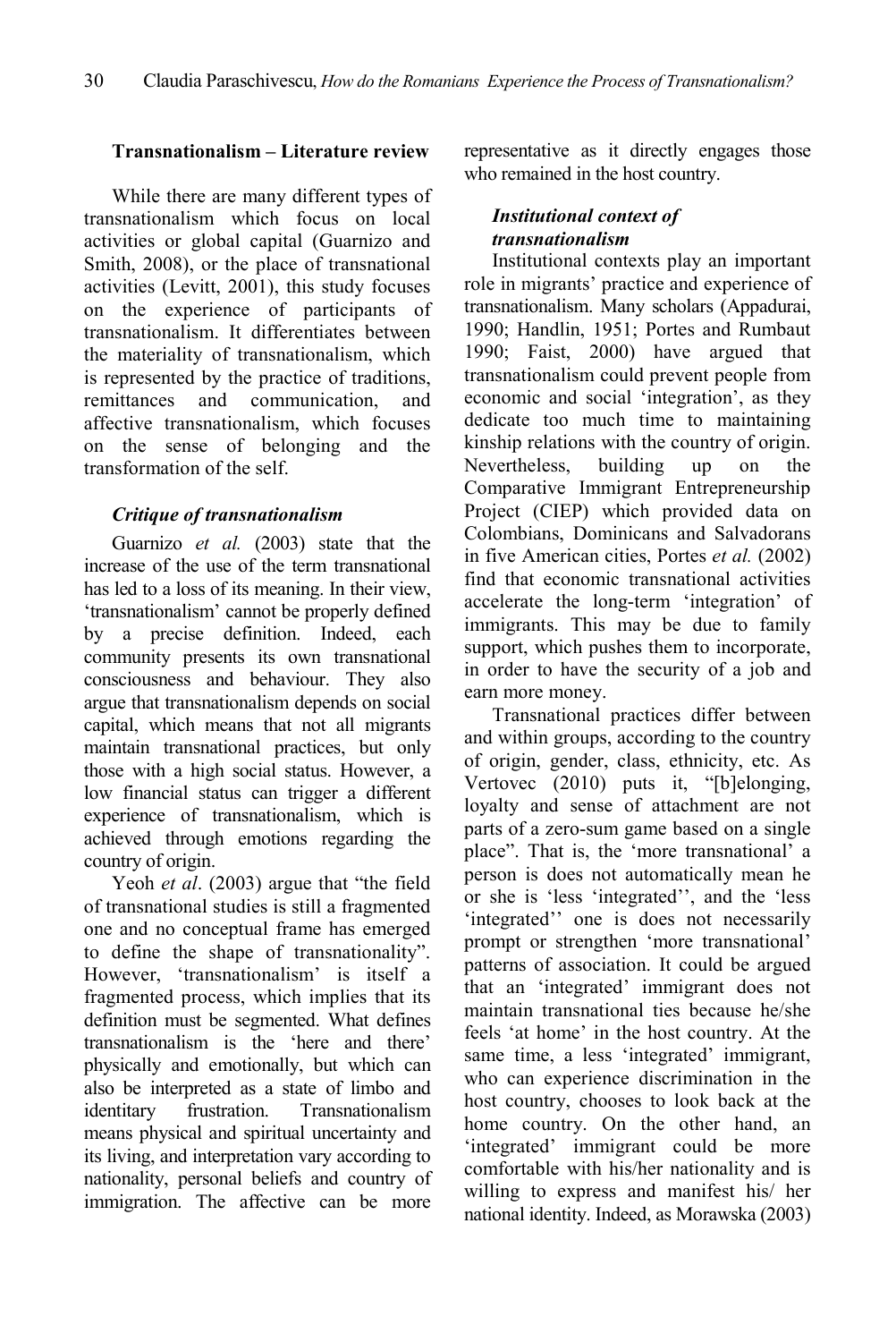suggests, 'integration' and transnationalism often coexist. In countries where the state promotes a multiculturalist policy, 'integration' can be achieved by interaction between foreigners and natives, but also between foreigners themselves. In so doing, the policies are respected and the foreigners are incorporated into the mainstream culture. However, their presence is seen as 'threatening' the host country.

# *Socio-economic challenges that transnationalism poses to host countries*

Guarnizo and Smith (2008) argue that the expansion of transnational practices has triggered nationalist 'frustrations' in both sending and receiving countries. In receiving countries, political movements are expanding in order to eliminate the presence of the culturally different 'others'. It is argued that the distinction between nationals and immigrants challenges the notion of loyalty and solidarity which stands at the basis of the nation-state. Additionally, unproductive migrants can 'free ride' the system of social security. This is expressed by 'welfare chauvinism'. In Canada, the presence of immigrants is not seen as a threat to the welfare state, whereas in the UK it is. This is due to migration regulation, which, in the Canadian case, is a 'win-win' process. Soysal (1994) argues that national citizenship has been challenged by local and regional dimensions. Rights are not enjoyed only by national citizens anymore, but by permanent residents who, as in the case of the participants from Canada and the UK, preserve elements of the country of origin, such as traditions. Given the double engagement of migrants, migration policies should have at their core the fact that migrants are citizens of two countries.

Sorensen (1996) argues that the levels of success of migrants in creating better livelihoods in the host country than in the

country of origin depend on the background of migrants before getting to the receiving society and on labour market constraints in the receiving country. Linda McDowell (2008) looks in the same direction when arguing "(…) different sets of opportunities related to economic development and relative income levels between regions and nation states are a key explanatory factor in the size and direction of economic migration flows". Also, different countries of immigration have various bilateral agreements with emigration countries, which only allow or make it easier for labour migrants from specific labour categories. Moreover, different immigration legislation offers different contexts of 'integration', which triggers distinct opportunities for the migrants to develop transnational practices.

# *The practice of transnationalism*

The materiality of transnationalism is represented by the practices transnational communities are engaged in. Transnational networks are therefore important vectors which link transnational spaces. Transnational communities are the product of transnational networks which link two or more communities and the members within them. For Rouse (1991), the notion of community is not representative for the process of transnationalism because it involves a "functionalist dream" of equality and harmony in a world in which it is difficult to transform migrants into citizens. He gives the example of the US which do not achieve to integrate the Mexicans. He thinks a more suitable term is "transnational migrant circuit" which involve "the in-and-out flow" of immigrants (Garcia, 2002), and where transnational activities occur autonomously from the nation-state. My view is, however, that the state is important in the realisation of a community, in that it offers a physical identity to community-forming ties.

The relation between community and the state is often subject to disagreement between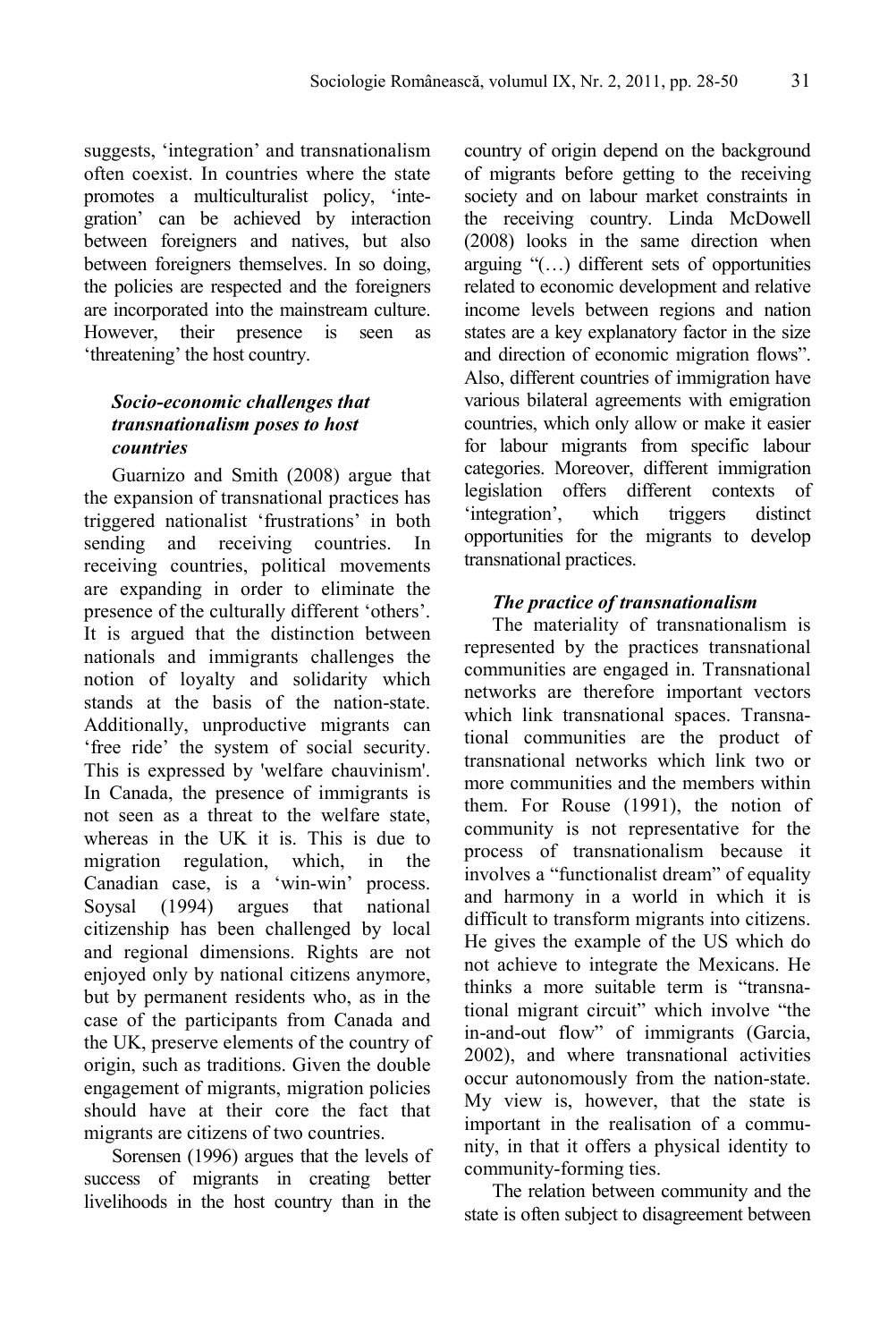scholars. While for Rodriguez (1996) the existence of community and transnational migration occur because the migrants do not respect the boundaries of nation-states, for R.C. Smith (2008) the state is the main actor, because it legitimises the creation of national identities where people are not discriminated against on the basis of their nationality. It is also an important actor because it offers a place for migrants to register demands and receive recognition (*ibid.*).

R.C. Smith (2008) argues that migrants have the possibility to create strong communities within a transnational context, by negotiating the limits to membership. The notion of membership is, therefore, central for a transnational community and the "betweeness" (Smith, 1994) that migrants experience. This challenges Brubaker's (1989) definition of citizenship, where membership of a nation state and of a national political community are mutually exclusive due to the fact that one can only be a member of one state and a nation. However, this is called into question by dual citizenship, which is a way to ensure the preservation of the culture of the country of origin, on one hand, and assimilation into the receiving country, on the other. This happens mainly in the Canadian case, where the immigrants are expected to become Canadian citizens, in order to enjoy all the benefits of the society. Even if it is believed that transnationalism challenges the citizenship model of membership in a political community, the participants from Canada do not seem to experience a feeling of "betweeness". They are both citizens and members of Canada, as their relationship with Romania only takes places at a material level, and not at an emotional level.

# *Transnational spaces*

Transnational spaces, referred to mainly as translocalities (Guarnizo and Smith, 2008) or transnational social fields (Glick-Schiller *et al.,* 1992), are important in the process of transnationalism, as they connect the migrants to both the sending and receiving country. Guarnizo *et al.* (2003) argue that transnational activities occur in two places at the same time, which means that the state is not deterritorialised. They also maintain that transnational practices do not undermine the process of 'integration' of immigrants into the host society.

Soja (1996), however, refers to transnational space by emphasising its perception as an imaginary deterritorialised third space. This interpretation is of a third space which is away from sending and receiving societies, whereas it may be better understood as a place between the other two, as often, the transmigrants live 'here and there'. The creation of an imaginary half-way third space is represented by features which characterise either societies or localities the transmigrant is connected to. Transnational activities connect collectivities situated in various localities and are represented by social relations established by migrants, which take place in definite space and in a time frame. Guarnizo and Smith (2008) refer to these localities by emphasising their transnational behaviour and by calling them "translocalities". The local is, therefore, a key element, because it links the migrants to the country of origin and the host country.

At the centre of this 'power' stands the idea that the local is the only entity that can shape societies. This can be explained by the emergence of ethnic neighbourhoods and ethnic shops. However, it can be argued that this would not be possible if the legal framework of the host country did not permit it. This calls into question, however, the extent to which incorporation is achieved. If migrants choose to live in ethnic neighbourhoods, they do not interact with native-born citizens, which undermines 'integration'. This is to be found in the case of the participants from the UK. Most of them do not interact with native-born citizens and do not feel 'at ease' in the British context, which makes them to develop affective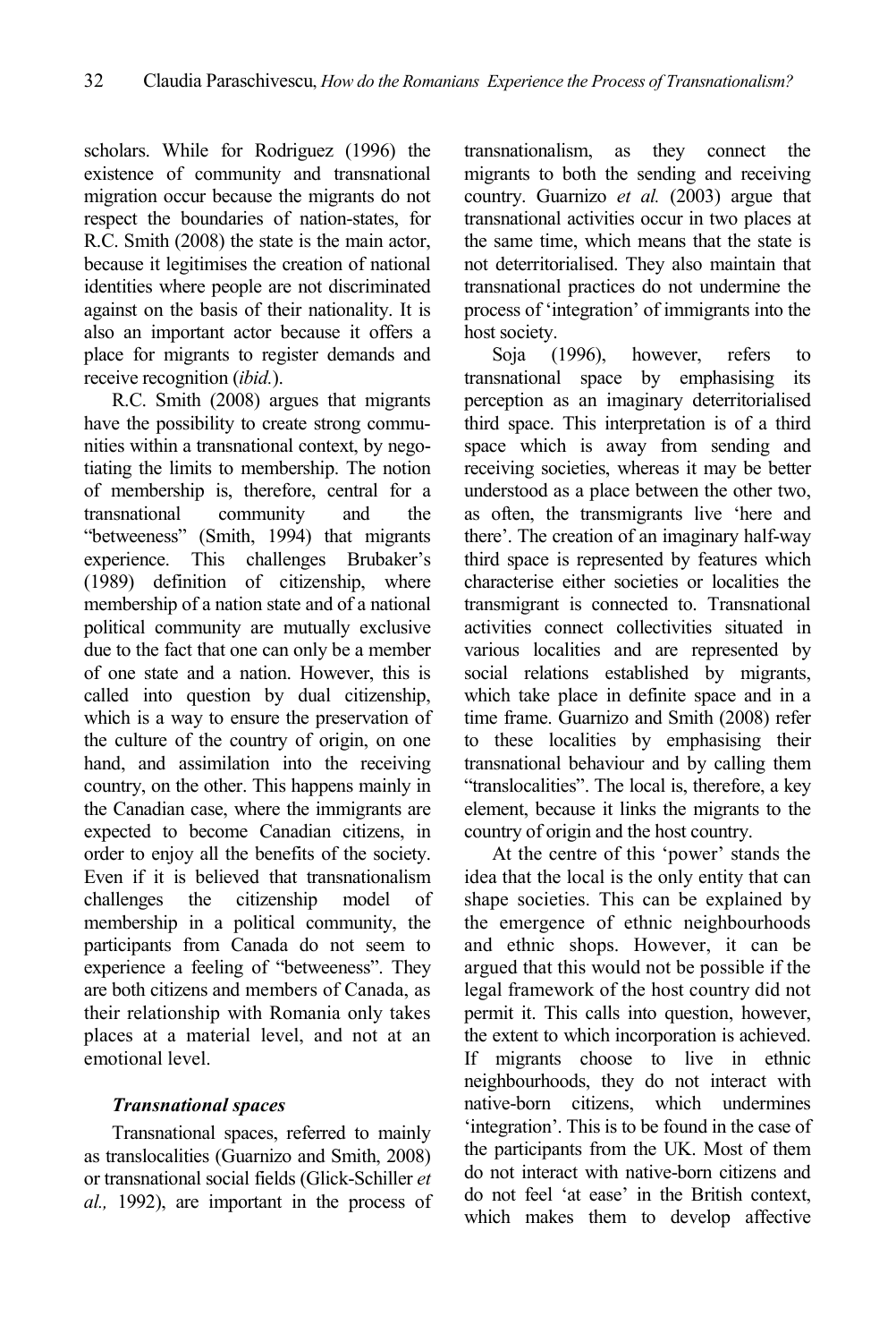transnationalism. In the Canadian case, however, since the state has a diversity-driven agenda, the interaction of the participants with native-born citizens and people of other nationalities is easier, which translates into the participants being and feeling part of Canada. However, various factors contribute to this, such as the length of stay and the presence of the family. Moreover, the interaction with individuals of other cultures is likely to take place if the migrants did not experience affective ties with the country of origin, because they would not seek to be surrounded by co-nationals.

## *The role of emotions in the experience of transnationalism by migrants*

Affective transnationalism refers to both the relations the immigrants have with sending and receiving countries and the transformations that occur at a personal level through emotions. For some individuals this can be more representative, as it does not necessarily involve regular returns to the country of origin. The lack of 'material' investment should not undermine the transnational feelings migrants express. However, this complicates the relationship between various factors, such as the sense of belonging and identity (Soysal, 1994). Emotions are central to understanding transnational communities, because they link individuals to families (Skrbis, 2008). Emotions can bring people together, but can also ''drive people apart'' (Turner and Stets, 2005). This can take the form of a rejection of native-born citizens, on the grounds of cultural incompatibility, or even a rejection of co-nationalisms, because of denial of roots. The main components of the process of affective transnationalism are the notions of emotional labour, the sense of belonging and the transformation of the self.

Emotional labour refers to "(...) routinised performances of emotional work and emotional displays, and to spheres where emotional gift exchanges are" (Hochschield, 1983), and is represented by the fact that families and friends care for each other, across time and space. Migrants invest time and effort in the 'emotional labour' necessary to maintain mutually beneficial reciprocal exchange relations and sustain a 'sense of family' across distance (Baldassar, 2007). However, the 'emotional labour' is likely to stop if the migrants are surrounded by their direct families in the host country. The "psychological and sentimental affiliation" of 'home' (Lynn, 2009) refers to the sense of belonging, which is often represented by the roots and the memories transmigrants have. This is enforced by various products the migrants take from or bring to the country of origin. As Svasek (2008) argues, the migrants take products from home because it is a way of engaging in a dialogue with the country of origin.

By focusing on the ties the migrant has with the country of origin, the literature seems to ignore the affective ties the migrant is likely to have with the host country. This study states that the self goes through a process of transformation when the individual lives in the host country. Emotions are therefore at the core of individuals' process of understanding the world they live in. Svasek (2008) argues "(…) the self (…) is regarded (…) as a multiple, relational being-in-the-world that is captured by his or her surroundings, engaging with past, present and future situations". In that respect, the transmigrant has hybrid identities. Rowe and Schelling (cited by Pieterse, 1995) refer hybridisation as "the ways in which forms become separated from existing practices and recombine with new forms in new practices". This could be seen as a weakening of the nation-state, because of the gradual diminution of patriotism. Pieterse (1995) identifies the notion of 'cultural hybridity', which refers to interculturalism rather than multiculturalism and it is seen as a migration mélange. Since the notion of membership is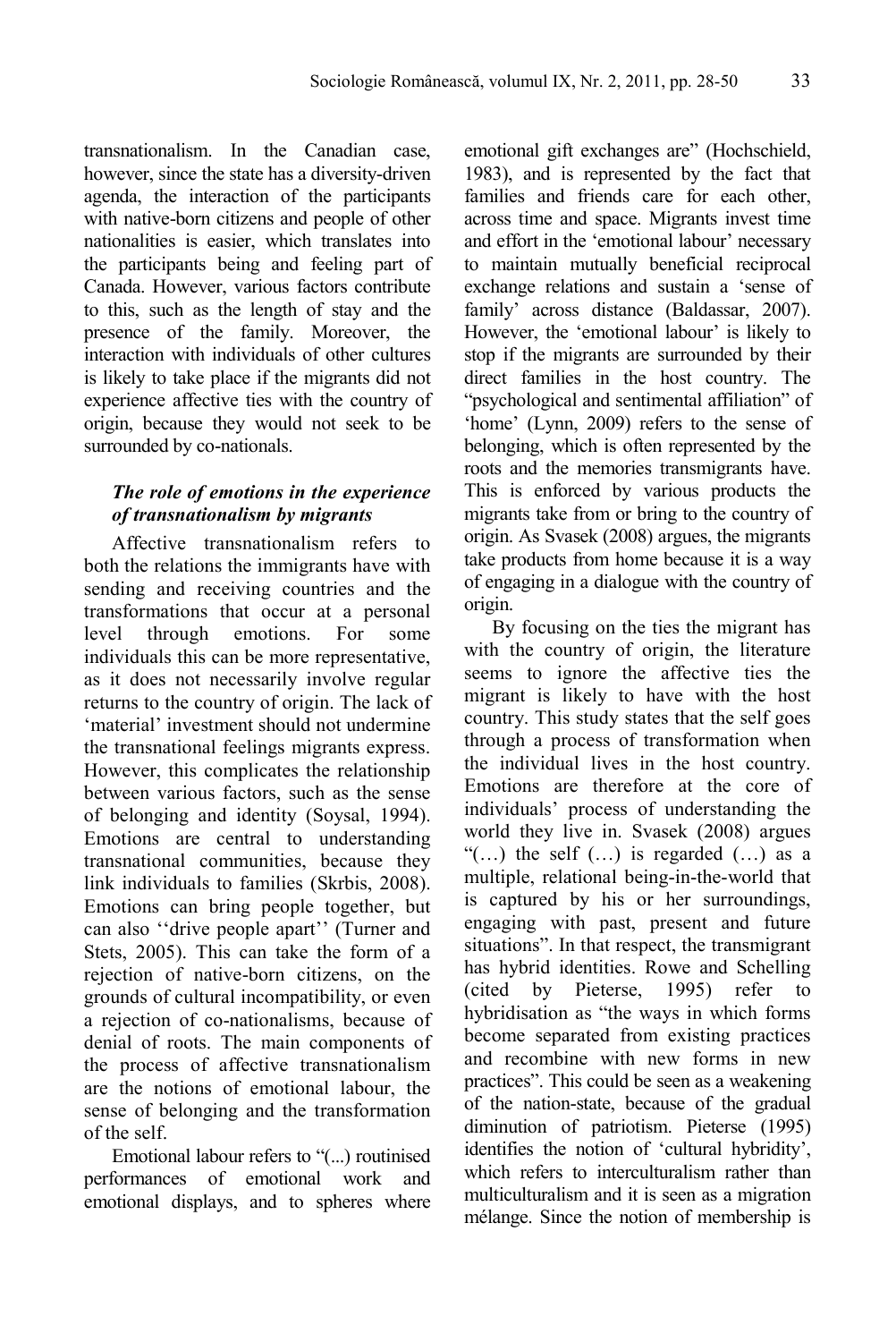essential for community-formation, holding simultaneously two or more forms of membership and identity raises, in my view, the question of total 'integration'.

This depends on the capacity of the transmigrant to get incorporated in the host society and on the interpretation of 'the sense of belonging' he/she has. In that respect, the sense of belonging should be interpreted as referring to the definition the migrant has of 'home'. If it is seen as a physical place, a house (Gilman, 1980) or as a multiplelocation (Al-Ali and Koser, 2002), then it can be anywhere. Belonging to more than one country is, therefore, possible. However, if it is seen in spiritual terms (Després, 1991), the notion of home is likely to undermine the sense of belonging to two societies, and therefore the social 'integration' in the host country. In that respect, transnationalism should be seen as separate from 'integration'. It should be referred to rather as 'transnational integration'' or 'bi-integration''.

Transnationalism is a useful way of understanding the experience and practices of migrants. However, there are different dimensions which are important to analyse, in order to illuminate the possibilities of different transnational experiences among different migrants or groups of migrants. The comparative case of this research sheds light on two dimensions of transnationalism which apply to the participants of the study – emotional experience and materiality.

# **'Integration' policies in Canada and the United Kingdom**

# *Immigration and 'integration' Policies*

According to Hammar (1999), immigration policies represent a tool to control the arrival of migrants on the state's territory, and they are rarely followed up by policies to support 'integration'. 'Integration' policies are the features that influence the situation of migrants in the host country – legal rights, political and cultural participation and social opportunities. This means that the 'integration' of migrants could represent a mechanism of control since 'integrated' individuals can be easily controlled. The control of migrants is external and/or internal. The Canadian immigration system is fully external, whereas the UK, whilst considered to be internal, also presents features of external control, represented by quotas, in the case of Romanian immigrants.

Building up on the Migrant Integration Policy Index (2007), this study interprets 'integration' to mean equal opportunities to all the individuals of a society. Therefore, the host society should act as a 'sponge' and incorporate the foreigners within its structures. In the process of 'integration' there are, therefore, two important actors: the immigrants who have to adapt to the new rules and the receiving society, and its reactions to newcomers (Penninx, 2004). This leads to the notion of acculturation, which refers to a bicultural competence and flexibility (Berry, cited in Remennick, 2003).

# *Immigration Policies in Canada and the United Kingdom*

In order to understand 'integration' policies, the starting point will be an overview of the immigration policies in both Canada and the UK. Canada, as a settler society, passed its first Immigration Act in 1869, only two years after its founding, in order to limit emigration to the US. Between 1885 and 1905, because of the slow economic growth, many Europeans migrated to Canada. This was followed by two acts, from 1906 and 1910, which aimed at restricting immigration. The 1952 Immigration Act represented a 'gatekeeper' of the Canadian territory. This was reinforced by the legislation of the 1960s, which aimed at recruiting only skilled workers, in order to develop Canada's economy. The Points System (1967) introduced education as the most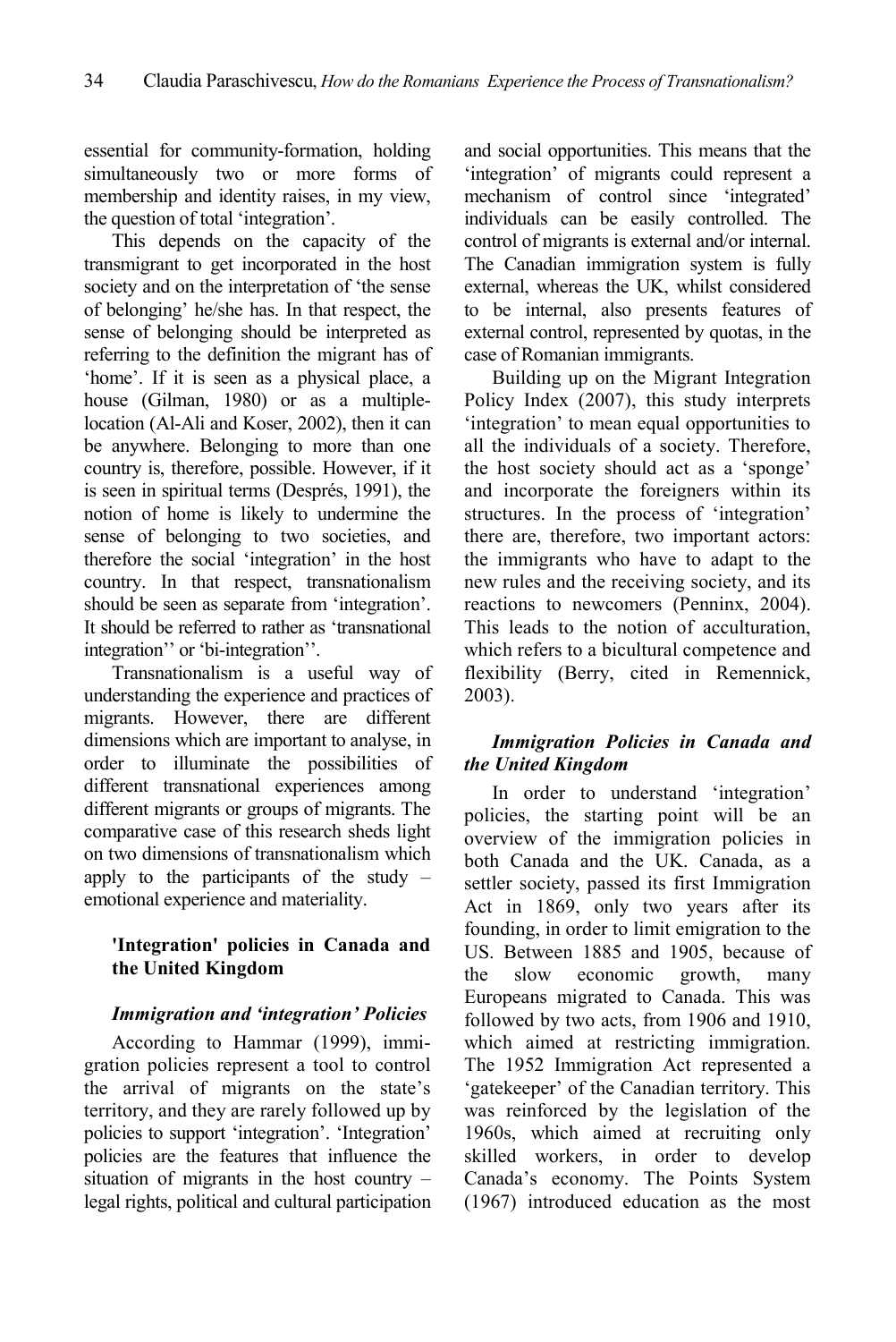important criterion when assessing an immigration application. However, the immigration policy directed to refugees was relatively open, especially concerning the Eastern Europeans who were fleeing Communism (Knowles, 2007). This explains the large number of Romanians who settled in Canada before or soon after the fall of communism. The 1970s were a period of both management of migration and multi-party consensus, in favour of multiculturalism (Banting and Kymlicka, 2003). After many years of restrictive policies, the 2001 Immigration and Refugee Protection Act aimed at "helping newcomers to integrate into Canadian society" (Knowles, 2007). This aims at finding a balance within the duties of Canadian society and immigrants. However, despite "the contribution of immigration to the nation building" (Li, 2003), Li (*ibid.)* argues that now Canada only sees immigration essential if it can economically benefit the country and it acts therefore as a 'gatekeeper' in specifying who and how many immigrants should be accepted.

The UK, or the "zero-immigration country" (Joppke, 1999), has been mainly inspired by North-America in developing its immigrant policies (Geddes, 2008). However, the EU has changed its migration patterns, as approximately 1.5 million have come from new EU member states, since 2004 (MIPI, 2009). The UK has been a country of immigration since the  $18<sup>th</sup>$ century, when refugees and displaced persons from Germany and Poland entered the country. A second source of immigration was represented by the guestworkers of the Commonwealth. Even if the British Nationality Act of 1948 granted the citizens of Commonwealth with special immigration status (Düvell, 2005), in 1962 controls to limit immigration were introduced through work voucher quotas. In 1965, the legislation around race began, but, as Joppke (1999) points out, these laws were about the protection of public order, aiming to avoid the riots from 1958 being repeated. Initially, the first Race Relations Act was adopted in order to depoliticise the issue of "race" (Bertossi, 2007). However, the problem of race relations is that they reflect 'differentialism', allowing minorities to marginalise themselves. This can be seen in the case of the participants to the study, who do not interact with the mainstream. In the 1980s, the legislative framework was orientated in the direction of nationality and border controls. In 2002, the White Paper set out a plan for 'managed migration', highly skilled migrants being favoured. Nevertheless, external migration management has had internal implications on the lives of immigrants, including access to jobs, welfare services, access to citizenship and family reunification (Flynn, 2005).

# *Socio-economic 'integration' in Canada and the United Kingdom*

The most important gaps faced by immigrants in the process of 'social integration' are the lack of opportunities to meet and integrate with existing population, and lack of understanding of other cultures (Department for Communities and Local Government, 2008) mainly due to the fact that the immigrants live in areas where their community is settled, which guarantees isolation from the mainstream. In the UK, in 2004, 8% of British-born white population of working age were based in London, as opposed to 45% of foreignborn, whereas in Canada 90% of the immigrants are in four major towns (Knowles, 2007). Social 'integration' could be achieved by placing foreign families in native-born/foreigner populated areas, or by scattering the job seekers in different parts of the country. If dispersed, immigrants would interact with native-born citizens, which would enhance acculturation.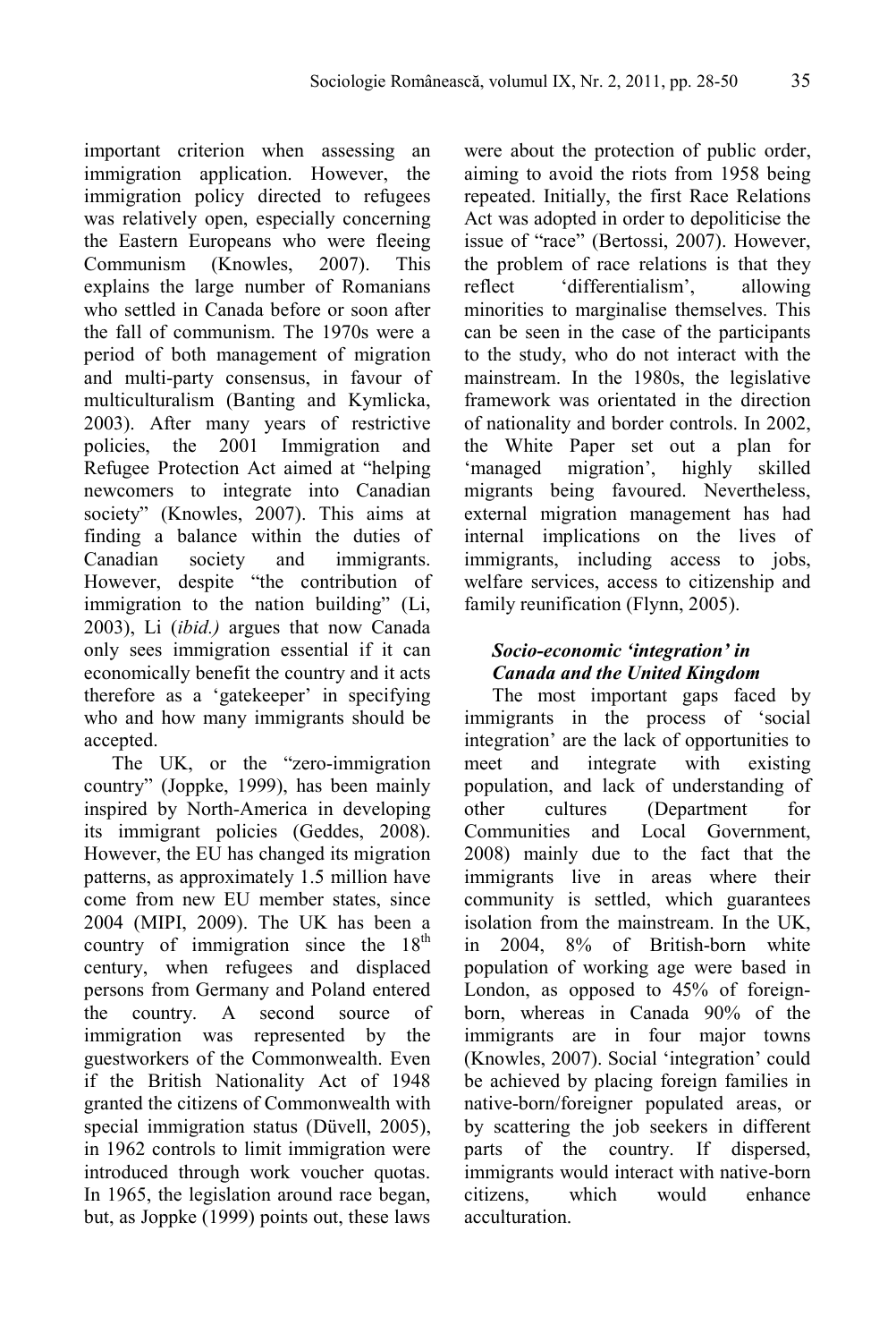A 2002 report of the Department of Citizenship and Immigration (CIC) states that 'integration' is a two-way process, which involves adjustments from both immigrants and the receiving society. However, Li (2003) argues that Canadian immigration discourse sees 'integration' as a process in which only immigrants have to change, not Canadian society. For Li (2004), 'integration' means offering immigrants the same rights as native-born Canadians, which means that they can be nationals of both the sending and receiving countries, and therefore be involved in the process of transnationalism. Moreover, as shown by the Romanian participants to this study, 'integration' or 'non-integration' do not trigger 'less' or 'more' transnationalism, but it only changes its nature. Even if Canada is a "settler" nation, while the UK is a country of immigration, they are similar in the way they welcome immigrants. However, given their institutional framework and the way they tackle diversity, the immigrants live differently during the process of transnationalism.

# **Methodology**

The main question answered by this study was "How is the process of transnationalism experienced by the Romanians from Canada and the UK?". In that respect, four sub-questions were looked at:

- Are the Romanians transnational migrants or do they reject the process of transnationalism?
- Is the process of transnationalism likely to represent a barrier to the incorporation of Romanians in the host society?
- What are the main factors which allow the development of transnationalism or leads to its rejection?
- Is distance a major impediment in the maintenance of transnational feelings?

By answering these questions, this study analysed the experience of transnationalism by Romanians in Canada and the UK. The comparison of two liberal countries aimed to make sense of differences in the practice of transnationalism by the same group of immigrants.

The methodology employed is qualitative and phenomenological. The literature review on transnationalism generates data which is used to analyse the impact of transnational practices on the 'integration' of a particular national origin migration group (the Romanians) in Canada and the UK. The subjective experience of Romanians is dealt with in an institutional setting, by making their lives and experiences the prime focus of the study. The selection of Canada and the UK was based on the idea that they are part of the same model displaying a multiculturalist policy regarding immigrants, which is based on points system.

Even if secondary data was used in order to provide various perspectives of the topic of the research, primary data was preferred, in order to make sense of Romanians' transnational feelings. The two methods employed were semi-structured, face-to-face and Skype interviews and questionnaires. The sample of 27 participants was chosen to get representative views from a variety of actors (see Table 3 and 4). They all asked the same open-ended questions which required rich and detailed answers from the interviewees. The geographical restriction to two areas (Vancouver and London) means that this study does not provide a big picture of Romanian transnationalism, but an in-depth analysis of two geographical regions where the majority of the Romanian immigrants are located. A sample of eight interviews was achieved between the 13th of February and the 4th of August 2010, either at the interviewee's site or work place or via Skype. All the 19 questionnaires were sent and filled in between July and August 2010. The interviews for the UK case took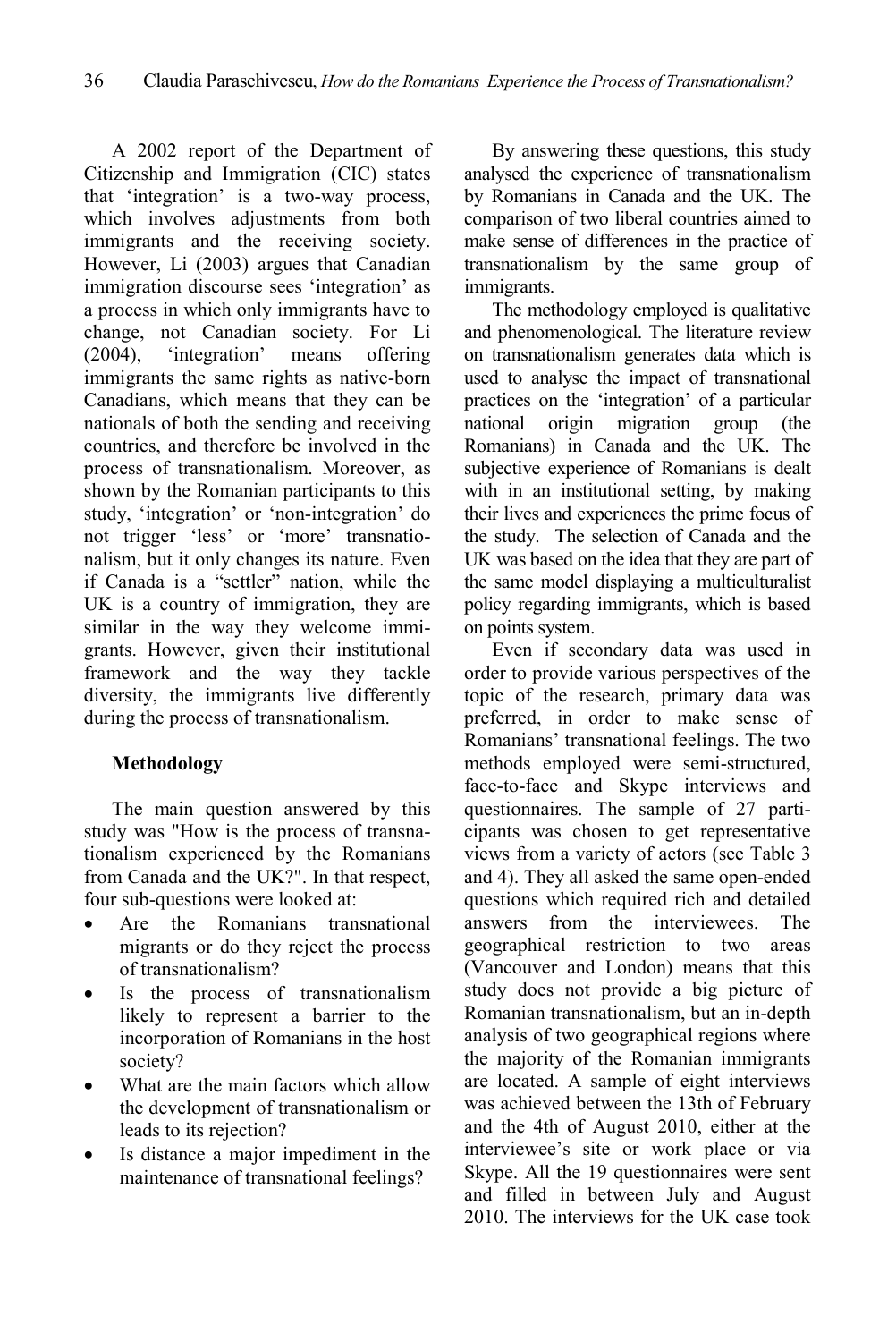place in London, with the exception of one, which occurred via Skype. For the Canadian case, the interviews of the participants from Vancouver took place via Skype. The biggest challenge the researcher had to deal with was the low level of participants interested in being part of the study. The researcher sent 137 emails to which she received no response. The possible participants were part of Romanian NGOs, Romanian church, or various people part of Romanian groups on Facebook. These persons either responded negatively or not at all.

| <b>Name</b> | <b>Sex</b><br>and<br>Age | <b>Profession</b>                        | <b>Family Status</b>   | <b>Country of</b><br><b>Destination</b> | Length of<br>time as a<br>'migrant' |
|-------------|--------------------------|------------------------------------------|------------------------|-----------------------------------------|-------------------------------------|
| Maria       | F. 27                    | Hotel Room Attendant                     | In a Relationship      | UK                                      | 5 years                             |
| Petru       | M, 34                    | Teacher                                  | In a Relationship      | <b>UK</b>                               | 1 year                              |
| Constantin  | M, 30                    | IT Engineer, self-employed               | In a Relationship      | UK                                      | 3 years                             |
| Claudia     | F, 28                    | <b>Communication Executive</b>           | Single                 | UK                                      | 6 months                            |
| Adriana     | F, 39                    | Clinical Support Worker<br>Higher Level  | Divorced, one son      | UK                                      | 4 years                             |
| Alina       | F. 34                    | Factuary in Insurances                   | In a Relationship      | UK                                      | 4 years                             |
| Ion         | M, 27                    | Machine Operator in Building<br>Industry | Single                 | UK                                      | 6 years                             |
| Ioana       | F, 43                    | Director of a Romanian<br>Organisation   | Single                 | UK                                      | 11 years                            |
| Alin        | M, 39                    | Lecturer                                 | In a Relationship      | <b>UK</b>                               | 13 years                            |
| Cristina    | F, 27                    | <b>Financial Statements Officer</b>      | Single                 | <b>UK</b>                               | 2 years                             |
| Mihaela     | F, 32                    | Supervisor in retail and<br>student      | Divorced, one son      | UK                                      | 10 years                            |
| Larisa      | F, 26                    | Housemistress                            | Single                 | <b>UK</b>                               | 2 years                             |
| Victor      | M, 30                    | Romanian official                        | Single                 | <b>UK</b>                               | 3 years                             |
| Doru        | M, 31                    | Researcher                               | Married, 2<br>children | UK                                      | 2 years                             |

*Table 3: Characteristics of the participants from the UK*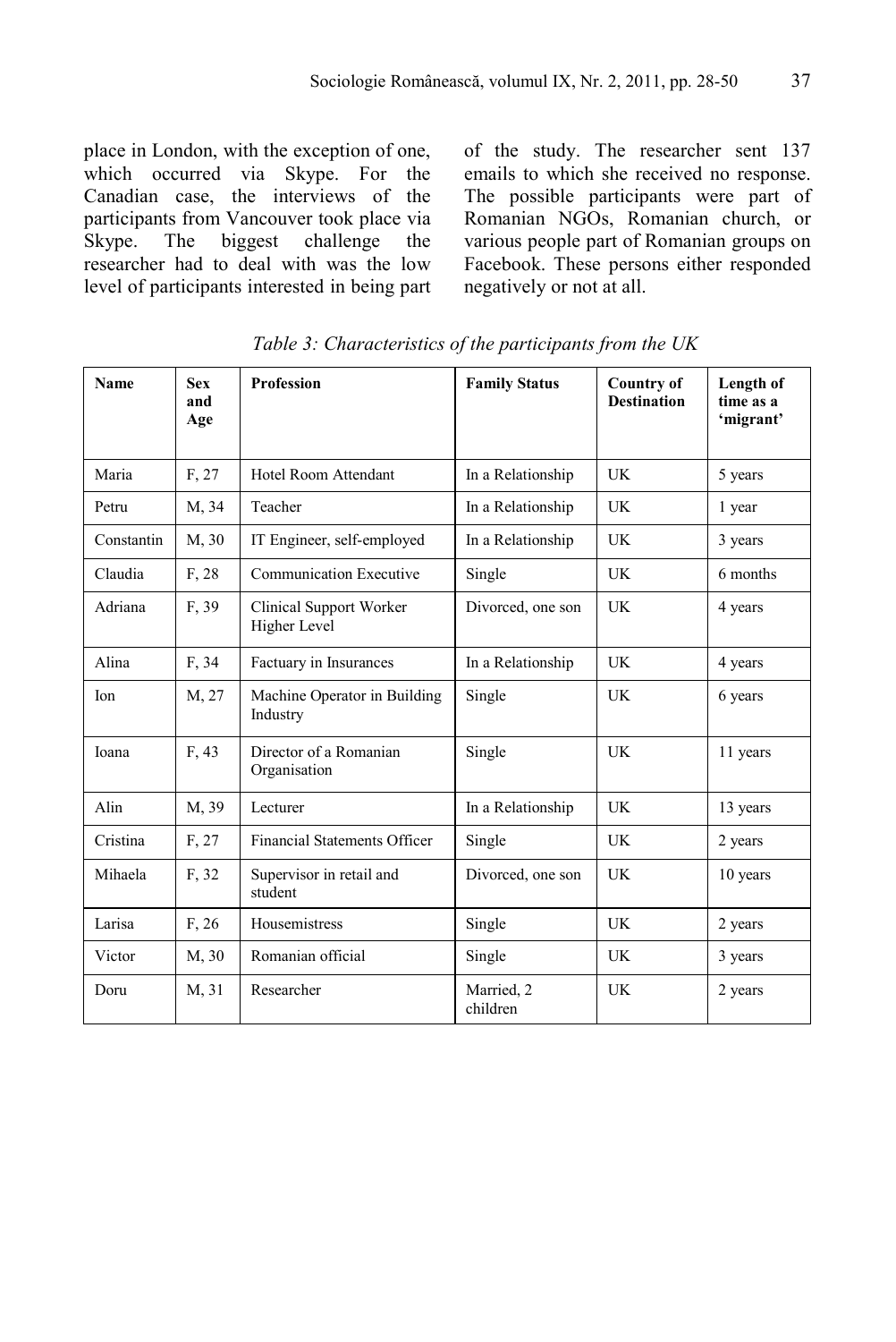| <b>Name</b> | <b>Sex</b><br>and<br>Age | Profession                                         | <b>Family Status</b>   | <b>Country of</b><br><b>Destination</b> | Length of<br>time as a<br>'migrant'                                                  |
|-------------|--------------------------|----------------------------------------------------|------------------------|-----------------------------------------|--------------------------------------------------------------------------------------|
| Simina      | F, 39                    | Doctor                                             | Married, 2<br>children | Canada                                  | 5 years                                                                              |
| Costel      | M, 42                    | IT engineer                                        | Married, 2<br>children | Canada                                  | 10 years                                                                             |
| Vasile      | M, 35                    | Credit Manager                                     | Married, 2<br>children | Canada                                  | 14 years                                                                             |
| Marius      | M, 33                    | Lorry Diver                                        | Married, 2<br>children | Canada                                  | 7 years                                                                              |
| Sabina      | F, 53                    | <b>Bank Officer</b>                                | Married, 2<br>children | Canada                                  | 17 years                                                                             |
| Irina       | F, 31                    | Accountant                                         | Single                 | Canada                                  | 2 years                                                                              |
| Sandu       | M, 50                    | Engineer                                           | Married, 2<br>children | Canada                                  | 17 years                                                                             |
| Roxana      | F, 36                    | Nursing Attendant                                  | Married                | Canada                                  | 2 years                                                                              |
| Oana        | F, 28                    | Registered Animal Laboratory<br>Technicican        | Married, 1 child       | Canada                                  | 7 years                                                                              |
| Andreea     | F, 33                    | Used to work, student now                          | Single                 | Canada                                  | 4 years                                                                              |
| Sorana      | F, 22                    | Student and free lancer art and<br>design industry | Single                 | Canada                                  | 4 years                                                                              |
| Ciprian     | M,<br>unkno<br>wn        | Food industry                                      | Unknown                | Canada                                  | "Didn't<br>spend too<br>many<br>[years]yet,<br>but I intend<br>$\mathsf{to} \dots$ " |
| Cosmin      | M, 45                    | Renovation, Self Employed                          | Divorced               | Canada                                  | 12 years                                                                             |

*Table 4: Characteristics of the participants from Canada* 

Most of the participants were approached using the 'relations in the field' method, whilst others through the 'snowball' method. The research strategy used was analytic induction which "makes universal statements that may need to be modified later if exceptions are discovered" (Znaniecki, 1934). Definitions of terms were considered hypotheses and they were

tested to represent the experience of the participants to the study. The strategy involved looking for patterns and themes, in order to group them together. The analysis explored three themes:

- The meaning of 'home'.
- The practice of transnationalism.
- Affective transnationalism.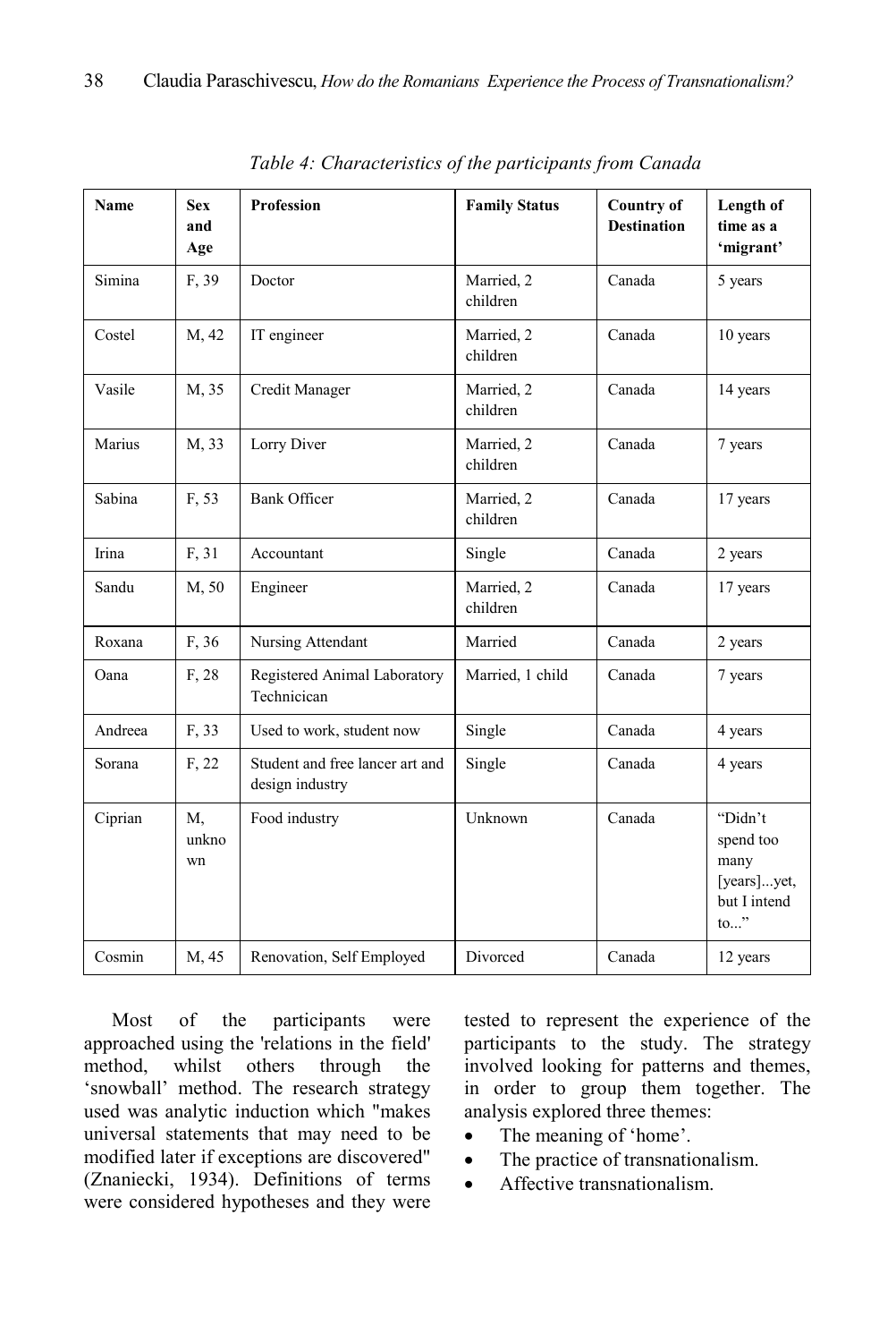This moved from the topics of the interviews to a thematic overview. Quotations from either interviews or questionnaires were introduced in order to back up or deny researcher's affirmations. Participants' experiences in the study were introduced when their testimonial was relevant rather than systematically compare the UK and the Canadian experiences, which might have been monotonous and repetitive.

#### **Data analysis**

This study draws attention to a new dimension of transnationalism. The materiality of transnationalism refers to the way it is practiced, while affective transnationalism relies on its power to shape the self of the transmigrant and the relation he or she has with the sending and receiving countries. I argue, however, that both types often coexist or contradict each other.

# *What does 'home' mean for transnational migrants?*

The notion of 'home' is central to the notion of 'transnationalism', mainly because both concepts are dynamic, in the sense that they require flexibility and adaptation, and they refer to at least two different locations. Being born and educated in one country and one culture, living in another country and maintaining a web of relations in both sending and receiving societies makes the notion of 'home' controversial. It has different understandings for different people at different periods of their lives (Al-Ali and Koser, 2002). Family, time and the policies of 'integration' play an important role in the meaning of 'home'. The study of the Romanian migrants in Canada and the UK reveals three meanings of 'home' which sometimes coexist – biological and familial, pluri-spatial and imagined and finally spiritual. This helps us to better understand where transmigrants position themselves regarding the sending and receiving society, which is the main representation of transnational feelings.

#### *Biological and familial 'home'*

Home means birth and familial ties, but they can also be interchangeable. Without the presence of the family, home is "only a house" (Gilman, 1980). However, Saunders and Wiliams (1988) state that the composition of the family changes because of migration. This is seen in the case of the participants to this study, whose families have been transformed into transnational families.

While Cristina (UK) sees 'home' only in terms of nationality, for most of the participants from the UK, home is *"in Romania, where my family is and because I've been born there and lived most of my life and got used to a certain lifestyle"* (Claudia, UK). Here, transnational feelings are expressed through emotions rather than through material facts, such as the desire to return. Nevertheless, even if the past is still important to them and they do not deny their Romanian roots, Adriana and Larisa, who are lone mothers in the UK see the host country as their 'home', as it is represented by their children who are born there. This contradicts the argument of Basch *et al.* (1994) which state that family reproduction in the host country maintains transnational activities. However, Sabina (Canada) calls 'home' Bucharest, because her parents are there, while most of the participants from Canada refer to Canada as being their home.

*"I've been here for most of my adult years, (…), I have built my life here, (…), I am doing and have things I probably could never have had were I still living in Romania.* " (Oana, Canada). A familial setting in Canada, a better lifestyle and more opportunities make Oana to see Canada as her 'home'. In that respect, home "is always lived as a relationship, a tension" (Jackson, 1995) with the people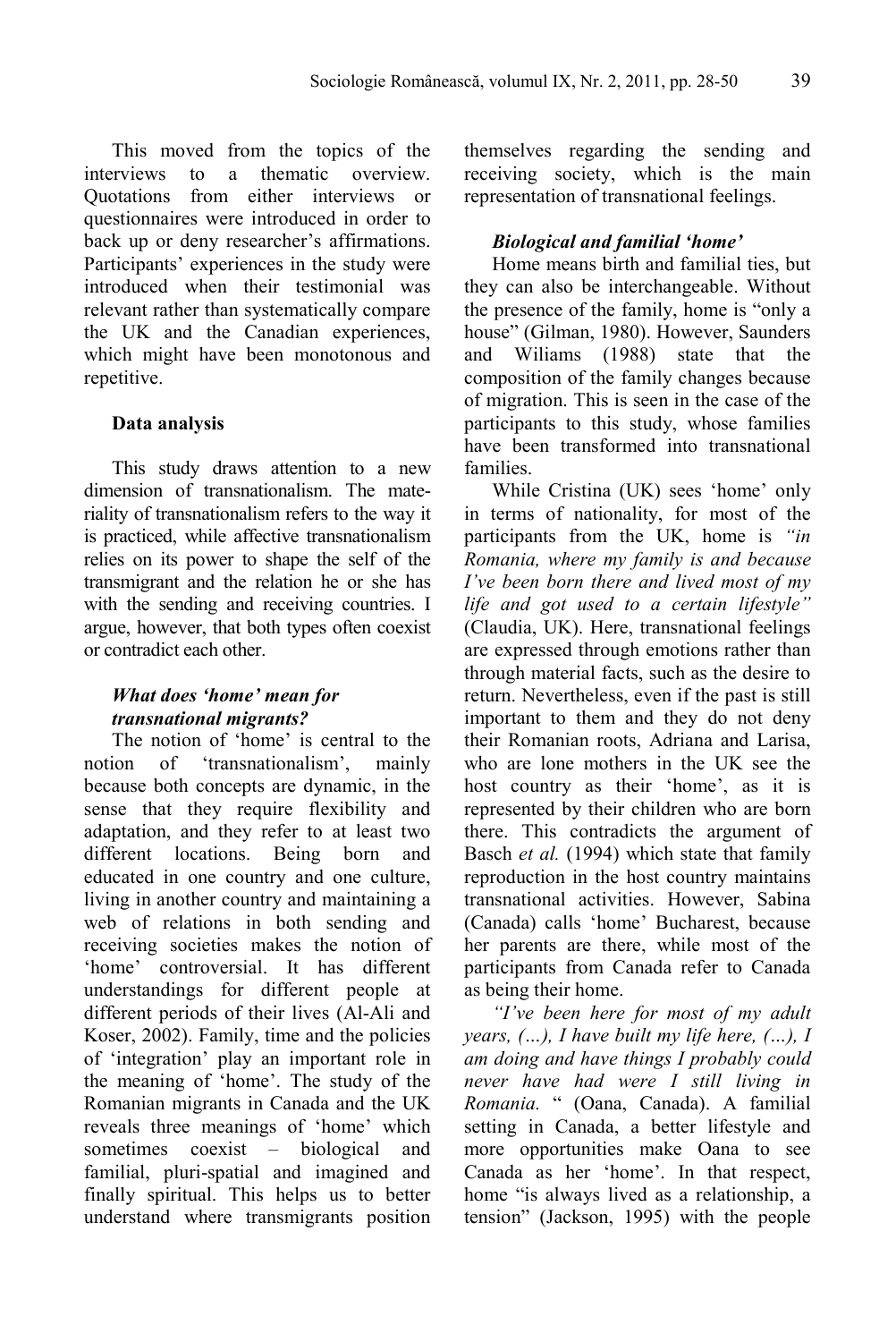around us and the world we make part of. Most of the participants from Canada find it difficult to call Romania their home. Even if they do not deny their origins and they are still in touch with family and friends from Romania, for them, 'home' is Canada, because of the presence of the immediate family and the time spent in the host country. Moreover, when they came to Canada, they committed to become permanent residents, which meant that they would begin a new life in Canada. This is therefore mainly due to the institutional structures of Canadian immigration and 'integration' policies. Romania represents, in some cases, only the birth place. Considering Canada their home means, therefore, that they are incorporated in the Canadian society. The question which should be raised is, therefore, what the place of Romania is, and if they reject or not the process of transnationalism, which will be dealt with later on.

# *Home between fragmentation, temporality and imagination*

For some Romanians from both Canada and the UK, 'home' is perceived purely in its geographical and temporal connotation, which means that they attach no sense of belonging to the place they live in. It represents "the most basic economic unit" (Saunders and Williams, 1988) which is at the basis of the relation between production and consumption. This can be explained by the reasons why they left Romania: adventure, to be with their partners or to make a living.

For Constantin (UK), 'home' is *"where I sleep every night".* Roxana (Canada) adds to the notion of temporality the importance of material achievements: *"[f]or now my home is here because I got a chance to do something, to have a decent life".* The disbelief in Romanian institutions makes her to drop their sense of belonging to their Romanian identity. However, this only affects affective transnationalism, but not

its materiality, as the next sections will show. For Alina (UK), home is a rather fragmented concept, temporal, as she sees it in terms of geography and time. Her former and spiritual home is Romania, while her geographical and temporary home is London. For her, the concept of 'home' is both age and desire of exploration related: *"I am now in a busy city, London. But when I'll be older I'll probably want to live somewhere in the country and teach maths".* However, she does not know where she will end up living for good. 'Home' is therefore future-related and it represents a journey, a discovery of the self (Ginsberg, 1999). The feeling of "being home" in multiple localities is mainly due to the growth of transport and electronic communications (Al-Ali and Koser, 2002). The notion of distance is replaced by a desire to travel, which is triggered by the curiosity to see various cultures and the desire to find the ideal home.

Tucker (1994) argues that "most people spend their lives in search of home, at the gap between the natural home (conceived as the home environment conducive to human existence) and the particular ideal home, where they would be fully fulfilled". This permanent seek of a place one could call 'home' can trigger mixed feelings of lost time and space, but also confusion and nostalgia which are triggered by instability. These torn feelings are, in my view, the main characteristic of the process of transnationalism which can only be found within the participants from the UK, as in Alin's case, who argues that "*in Romania I have my mom, but I am very attached to my fiancée as well, and I like what I am doing"*. Place is constituted by the particular social relations that occur in a specific location, the social effects that arise in the interrelations (…)" (Massey, 1994), which means that it can be anywhere. The ones from Canada seem less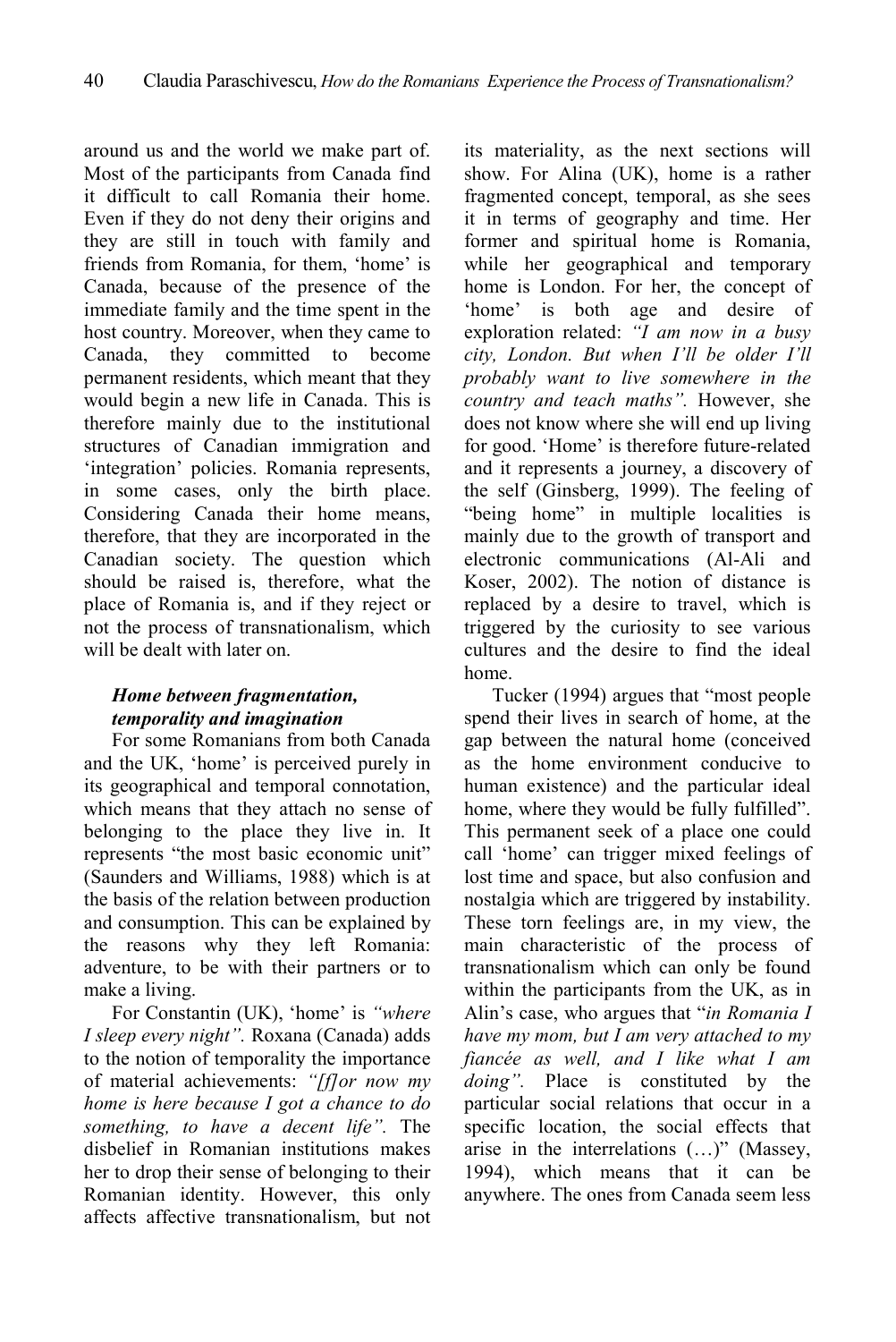nostalgic and more pragmatic vis-à-vis this aspect.

# *Spiritual home*

As argued by Perkins and Thorns (2000), peoples' story is essential to their understanding of home. That means that their social status in the host country and their relations in the country of origin are crucial. The association of Romania with the spiritual home has to be seen in terms of the sense of belonging. As Petru (UK) puts it, *"[t]hey say home is where your heart is. (…) Home is still in Romania".*  However, maintaining strong affective transnationalism could trigger the impossibility of adjusting to the British society. In Andreea (Canada)'s view, the time spent in the host country plays the most important role in the process of 'home finding'. *"[i]t takes some time to adjust, but after that, you begin to consider Canada as your home. You call home the place where you feel good."*

In the case of the UK-based participants to our survey, with the exception of the two lone mothers, everyone agreed that Romania was their home, even if it can also be 'everywhere', which points to the feeling of 'in-betweeness' experienced by migrants. The creation of a family decreases the chances of considering Romania as their home. The participants who left Romania for Canada consider the receiving society their home, even if they maintain ties with Romania, which translates into material transnationalism. This may be explained by the fact that they are surrounded by their immediate family. Nevertheless, even if they consider Canada to be their home, they reconstruct their country of origin through traditional objects, icons or books they bring back with them. In other words, Canada is their home only if Romania makes part of it. Also, another reason is represented by the fact that 'integration' into Canadian society goes through a legal process where the immigrant is expected to get permanent residence and then apply for citizenship. The legal context pushes them to an 'all or nothing' situation.

In conclusion, sending-country and home-country are not interdependent for many of the Romanian immigrants from the UK, and for the majority of those from Canada. The participants from the UK are more likely than those from Canada to be exposed to a fragmented and imaginary sense of home. This may be explained by the fact that, since Romania is in the European Union, it makes it easier to settle in a different country. They are also geographically close to Romania, and return (irregularly) at least once a year, which strengthens the process of emotional transnationalism and the association of the notion of 'home' to the Romanian society. Nevertheless, if the sense of belonging to a physical place differs for all the participants, they all maintain material ties with the country of origin through the respect of Romanian traditions, the reconstitution of the Romanian setting through Romanian traditional objects or through transnational networks, as the next section shows.

# *The materiality of transnationalism Traditions*

The Romanians from Canada and the UK who took part in the study celebrate Christmas, Easter, their birthdays and sometimes even name days within the Romanian community. Given the spatial proximity, some Romanians settled in the UK choose to go to their country of origin to fully experience Romanian way of celebrating. Celebrating these days in Romanian style is important because they recreate the Romanian atmosphere by having Romanian food and music. Moreover a 'Romanian-type' behaviour is adopted in order to fully recreate the same spirit which is to be found in Romania,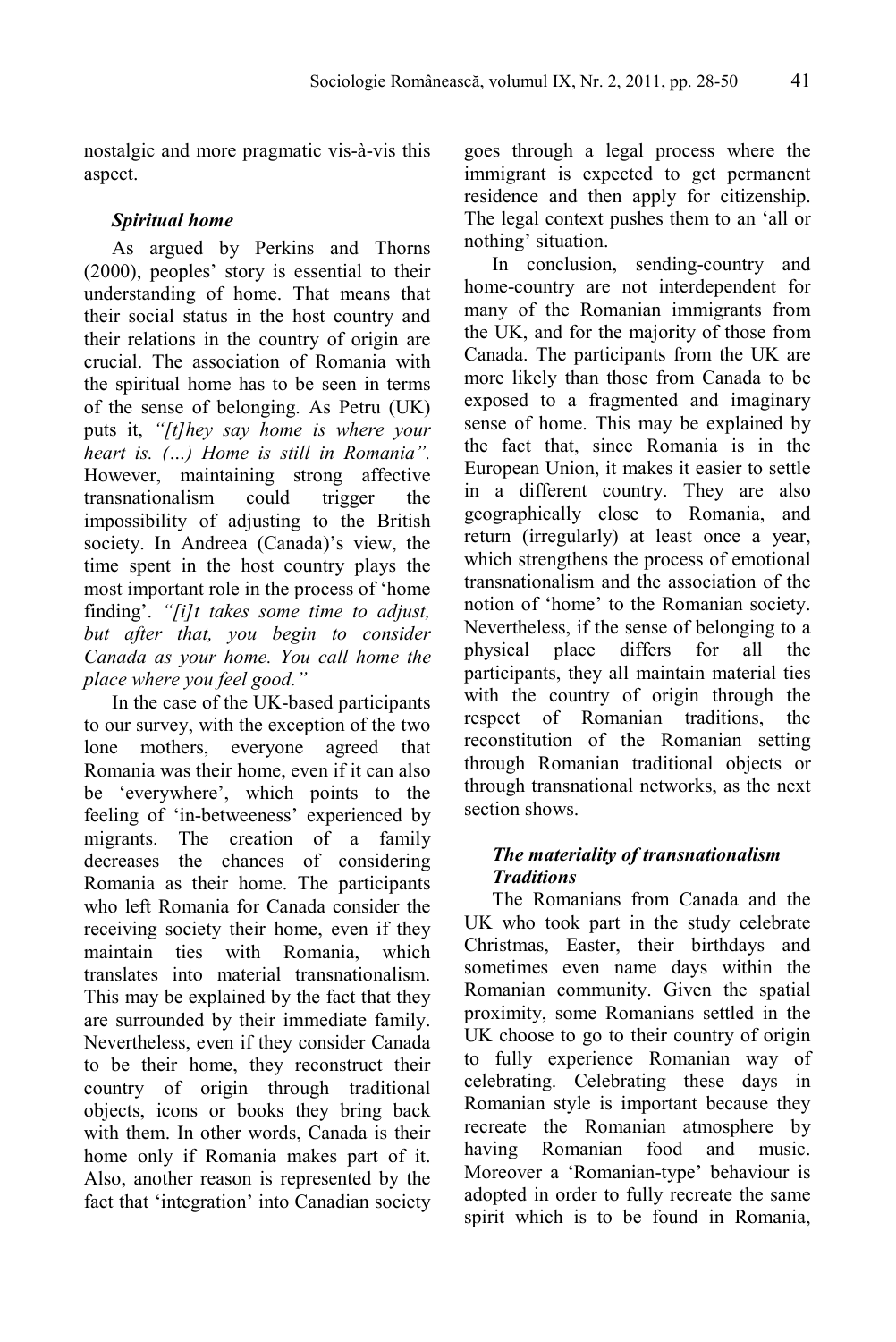represented by the fact that "*You do not have to behave, as you do in England*" (Ion, UK). Romania becomes therefore timeless and spaceless, as it can be mentally and physically rebuilt for one moment. However, Ion's acceptance of Romanian traditions is based on a rejection of British traditions. *"Why would we invite English people? They would not understand. They do not celebrate it the way we do it".* Acculturation in the UK is therefore hard to be achieved, because there would always be aspects missing in the receiving society that can only be found in the sending society. In that respect, Turner and Stets (2005)'s finding that emotions present a 'separation factor' applies to most of the participants from the UK, as the host country is transformed into a familiar space (Louise Ryan, 2007) through the presence of a network of Romanian friends and the rejection of native-born citizens.

In the Canadian case, most of the participants celebrate holidays with Romanians, Canadians and foreign individuals. They therefore live the process of transnationalism, as they are anchored in two societies. This is due to the fact that Canada is an immigrant nation, which promotes the idea of diversity. Moreover, most of the Canada-based participants (Andreea, Sorana, Cosmin, Oana, Doru, Simina, Ciprian, Vasile, Roxana, Sandu) do not miss being in Romania for religious celebrations, which happens in the case of the participants from the UK. This means that they do not experience emotional transnationalism. There are two possible explanations for this – the presence of a family and the fact that they left Romania during the communist period or soon after, when the country was in a state of political, social and economic decay. This explains why they have decided to emotionally leave behind Romania, which translates into a less of an importance given to the Romanian atmosphere.

Within the participants based in the UK, while only four (Mihaela, Dan, Victor and Petru) go back to Romania on a regular basis and this for either Christmas and/or Easter or on holiday, most of them return when they have time or money. Those who earn above the average are likely to return twice a year. The participants from Canada, however, prefer to have their families over rather then going to Romania themselves, which means that they do not directly experience affective transnationalism towards the country of origin. However, even if they do not return to the country of origin, they recreate it using traditional Romanian objects or books, which means that they experience affective transnationalism indirectly. This points to the clash between actions and feelings and swings between rejection and acceptance of Romania.

# *The recreation of Romania in a British/Canadian setting*

Romanian immigrants bring various products from Romania, such as food, traditional Romanian objects or various home appliances. This marks spatial closeness and proximity between Romania and the host country, but also the recreation of the country of origin in the host country. 'Home' becomes therefore "physical space (…) families inhabit and as the symbolic conceptualisation of home where one belongs" (Al-Ali and Koser, 2002). Ioana (UK) takes back from Romania homemade bread, but also T-shirts or various products such as buckets or lamps. Most of the Romanians from the UK bring back for their Romanian, English or foreign friends honey, Poiana chocolate and Eugenia biscuits sweets which bring back nostalgia, as they mark the connection with the past. This marks a form of social incorporation, and it can also represent the conversion to British work culture, where colleagues returning from holiday bring a sweet from the place they have visited.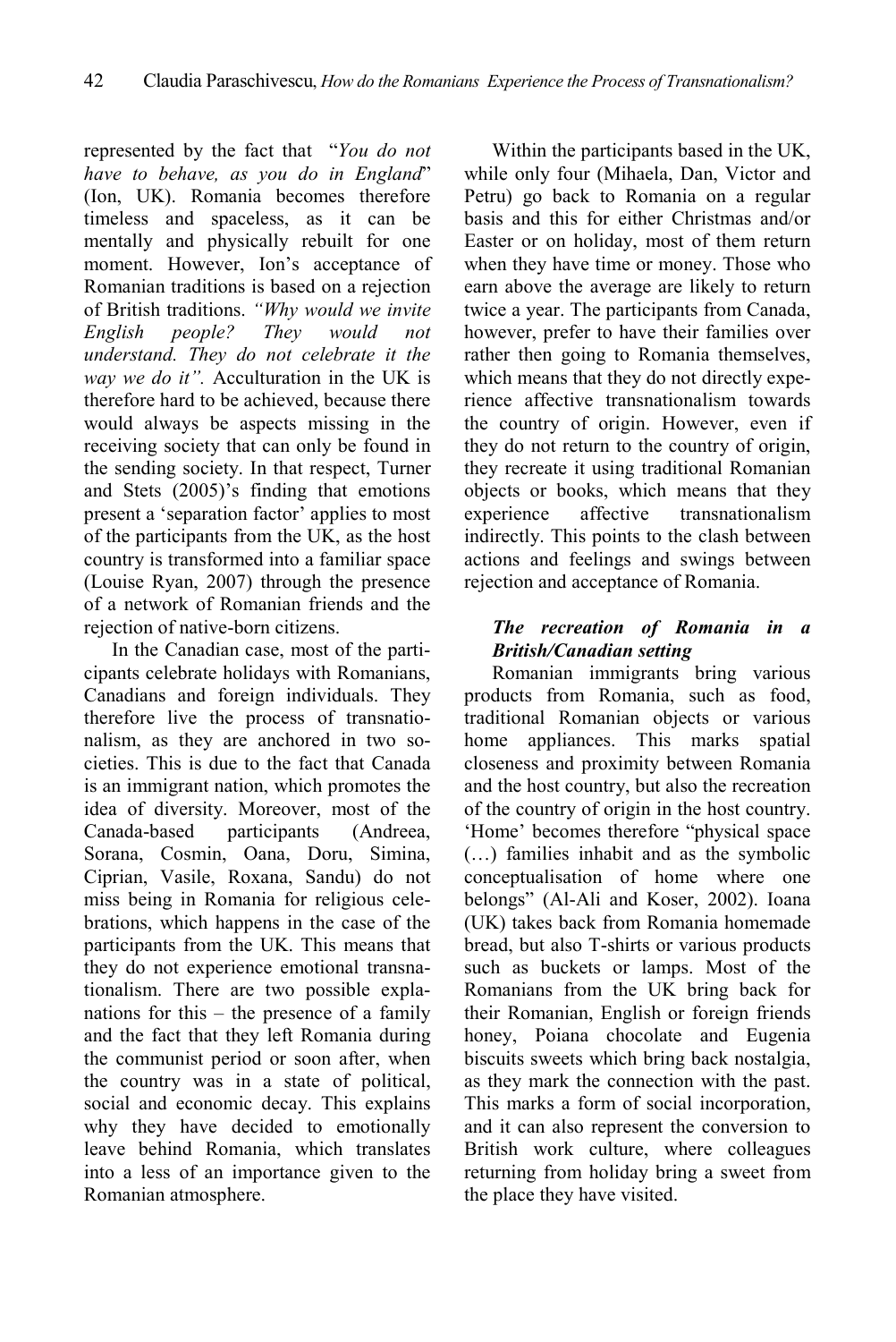Both food and traditional products are important transmitters of emotion, maintain reciprocity and articulate identity. The importance the participants attach to Romanian food and, respectively, the recreation of a Romanian setting using Romanian products contrasts, however, with the sense in which they talk about Romania, as many of them reject transnationalism, since they do not watch Romanian TV or read Romanian press and do not return on a regular basis. The practice of transnationalism through products marks, however, the importance Romanian roots have in their lives. Appadurai (1990)'s argument concerning the reproduction of locality by migrants applies in the case of the participants from Canada, but not in the case of those from the UK, which can be due to spatial proximity. Moreover, the participants from Canada tend to recreate their country of origin in their Canadian homes. They bring from Romania products such as books, photos, icons and traditional objects. Books are a powerful representation of access to Romanian culture, history and language, which transcend time and space and can be passed on to future generations, while icons mark religious belonging. Photos are evocative, as they are an image of reality. The past and the memories play, therefore, an important role in the lives of the participants from Canada. The practice of transnationalism is therefore not stopped by distance. Given the distance, they are less likely than their co-nationals from the UK, to go to Romania, and they need to be able to have Romania close to them. In that respect, they want *"genuine Romanian objects, traditional objects or products with emotional value*" (Sorana, Canada). This is, however, to be contrasted with the lack of Romanian identity.

The fact that Romanian migrants bring products from Romania to their British or Canadian homes reflects the limits of technology. Even if they speak over the phone to the ones who remained in Romania, read Romanian news, watch Romanian channels, they need a more powerful representation of their country of origin. In that respect, consumption ensures continuity. Continuity of Romanian culture is also conserved by oral history or the media, in order to stay in touch with politics from the country of origin. In that way, "(…) images of the past are read again and idealised" (Dorai, 2002). The present, on the other hand, is lived through transnational networks which connect the immigrants to the country of origin.

#### *Transnational networks*

Television is a way of keeping in touch with the country of origin. However, only Ion (UK) watches Romanian television, while all the participants to our study either read the press online occasionally or not at all. *"I read only the main news, since I do not want to go crazy, that's why I left"* (Andreea, Canada). Moreover, when asked whether she votes at Romanian elections she replied *"No way. Are you kidding me?"*. Her answers point to her disillusionment in Romanian reality and the fact that she does not want to make part of it anymore. Nevertheless, even if most of the Romanians from either the UK or Canada refer to economic and political hopelessness from Romania, which prevents them from maintaining institutional transnationalism through Romanian news, at individual level, the 'amount' of transnationalism is materialised mainly through remittances sending. That means that individual practices are more important than societal connections. However, this might vary by reasons for migration or length of stay.

Individual practices are maintained through the process of money-sending in an aim of maintaining long distance ties. Levitt (2001)'s argument that remittances help the formation and maintenance of transnational communities applies to the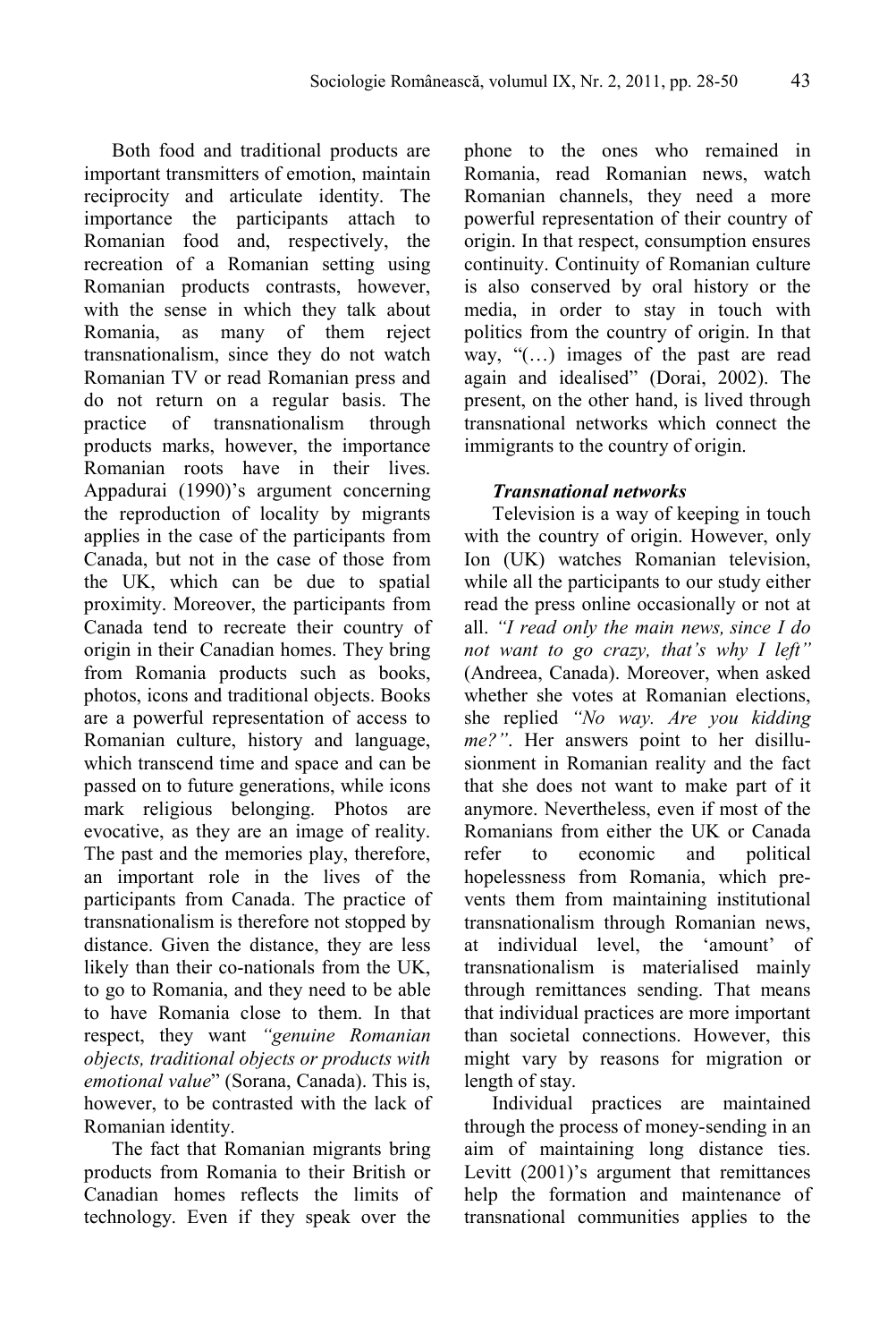participants from Canada and the UK. Economic transactions tend to reshape the connections between the country of origin and the host country, by bringing them closer. Nevertheless, this can be seen as a threat of the economy of the host country, as the immigrants send the money they could have otherwise injected in the host country.

Moreover, remittances can also prevent the receiver to economically develop, as in Cosmin (Canada)'s family case, who argues that *"the people from Romania are only interested in my money*". I agree therefore with (Castles and Miller, 2009)'s view regarding the fact that remittances do not always enhance economic development. However, giving money to family marks the commitment to the wellbeing of those in need and satisfaction that he/she can help the needy. This can be seen in Ion (UK)'s case, who argues that "*I am happy to be able to financially help my grandma".*

Surprisingly, there is no connection between the time spent abroad, the social position the immigrant has and the process of remittances-sending. The participants send money to their families from Romania when their families ask for, or occasionally, or for different celebrations. It can also be a way of "overcompensating" (Parrenas, 2005) for their physical absence, or a way of maintaining affective transnational networks. Bringing closer the ones from the country of origin makes easier for the migrant to culturally survive in a new cultural context and the feelings of 'inbetweeness' he/she is exposed to.

Romanians migrants in Canada and the UK have kept transnational networks alive, despite the distance. Those who live in the UK talk to their families more often than those settled in Canada. "*We Skype our parents almost daily for hours",* argues Alina (UK). She is convinced that *"distance brought us closer"*. In other words, transnationalism translates into closer and deeper relations which are made possible, through the use of global communication infrastructure. Calling family and friends from Romania shows the commitment to them. In that respect, the dynamics of family ties have moved from a national scale to a global scale. The phone is not only used to stay in touch with family and friends and enrich the relationship, but also to influence decision-making or to supervise various acquisitions of migrants'. Ion (UK) bought a flat in the block his mom lives in, which he rents. Technology allows the participants to be part of two worlds, which translates into a mix of material and affective transnationalism. Indeed, transnational practices are a form of "emotional labour" (Hochschield, 1983), which maintain reciprocal exchange and family ties across time and space.

# *Affective transnationalism*

The process of affective transnationalism refers to the transformations the migrants experience in the host country. The cultural clash and the feeling of 'in-betweeness' impact therefore on the self.

# *Cultural clash and 'in-betweeness'*

*"At the beginning, everything was very different. From crossing over the street to human interaction"* (Alina, UK). This quotation summarizes the cultural clash most of the participants experienced when they arrived in the UK. Central to the ties transmigrants have with both sending and receiving countries are the emotions they express. Sentiments of both acceptance and rejection can, therefore, occur regarding both societies. When moving to a new country, one becomes aware of cultural differences. Most of the participants from the UK pointed to the fact that the people are distant and human connections are shallow. Alina (UK) argues that *"Here you do not have friends at work, there are emotional barriers"*. Cristina (UK) knows how to cope with the British way of life.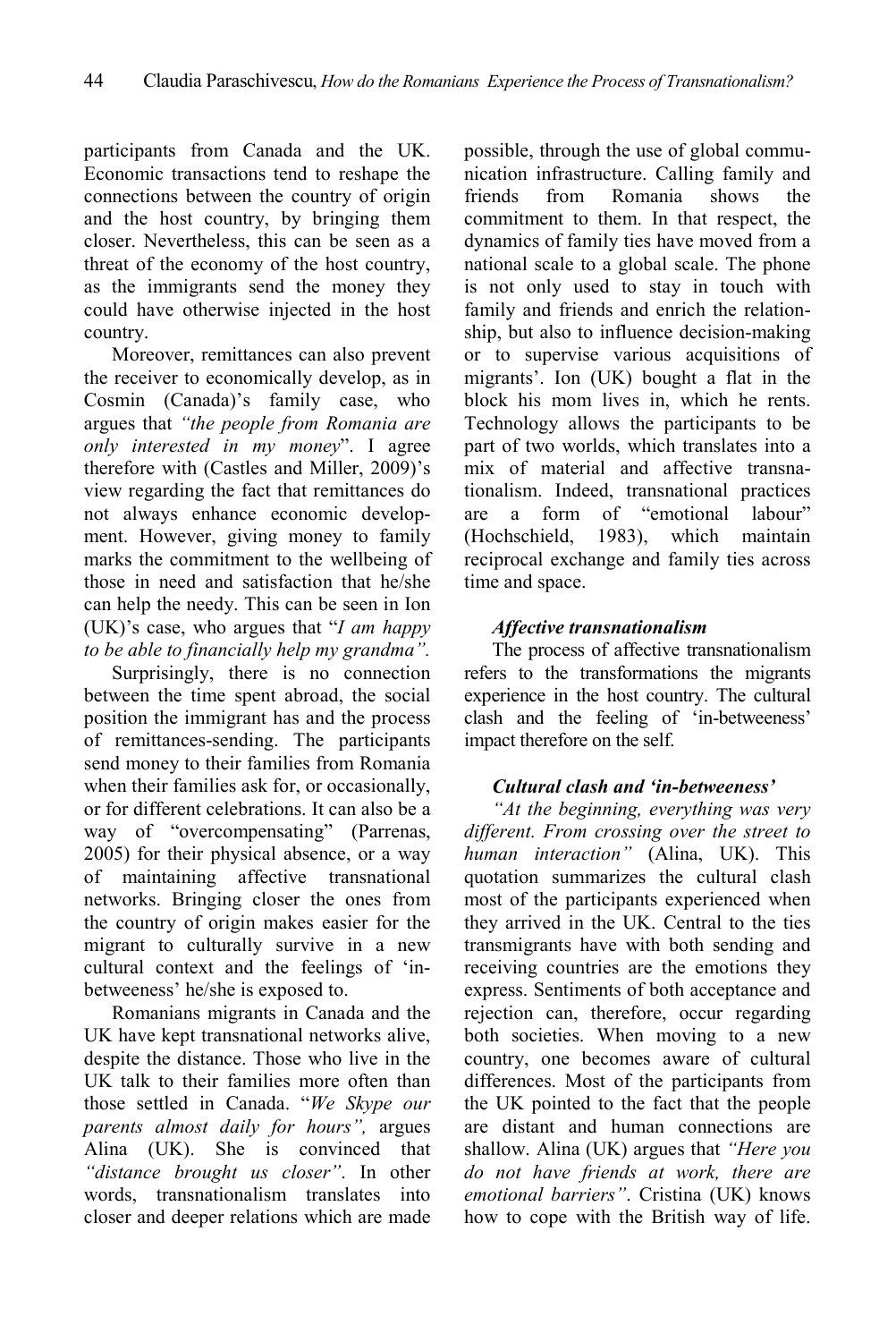After work, she Skypes with her friends and family from Romania "*rather than wasting her time in pubs doing small talk"*. This can be explained by the fact that in Romania people are used to experience profound friendships, while in the UK the process of networking seems to be preferred over conversations about personal life. However, it might be argued that, when living in a host country, it is immigrants' duty to adjust to the cultural 'terms and conditions' of the receiving country. The feeling of 'in-betweeness' experienced by the participants from the UK is triggered by the fact that *"you can never fully understand the behaviour of English people*" (Alin, UK). A flexible behaviour is translated into incorporation within the British culture, as one cannot have the same expectations from a foreign culture as from their native culture.

While 13/14 participants settled in the UK pointed out the cultural differences they face, in Canada, Sorana is the only one who considers that there is an aspect of the Canadian which can be ameliorated, but this does not directly affect her. She accepts the others. *"I find people have many layers of self protection you need to break through to actually get to them here… But I don't think I have a problem with it, it's not my problem."* Her acceptance of the others, even if she does not agree with some of the aspects of their culture, is the product of the diversitybased Canadian society. As Li (2003) puts it, "(…) immigration has been an integral component in the nation building and social development of Canada". The Romanians from Canada have become Canadian citizens in a way that the Romanians from the UK could never become, mainly because of the guestworkers immigration history of the UK.

This can also be due to the fact that most of the Romanians from Canada have Canadian, Romanian and foreign friends, whereas in the British setting, except for

three respondents (Ioana, Alin, Petru), they do not have a considerable amount of number of friends outside the Romanian community. Having both natives and foreigners in one's group of friends is a way to become more tolerant and open minded. That helps the immigrant to accommodate in the host country. Also, the participants to our study based in Canada tend to have lived in the host country for more years than those from the UK. This is an important factor in the process of 'integration'. The Canadian institutional context which translates into permanent immigration, together with the long immigration history of the participants from Canada, make the process of incorporation smoother than in the case of the participants from the UK.

# *The transformation of the self*

The transformation of the self is the main representation of the process of transnationalism. I agree therefore with Faist (2007)'s view that both national identity and national interest are flexible, because I argue that what is characteristic for a transmigrant is the feeling of being both 'here and there', a state of limbo which is representative for affective transnationalism. Even if most of the participants from the UK tend not to agree with the British individualist lifestyle, they have adjusted to the society they live in. "*I've become a bit British"* Ion (UK), thinking of the relationship with his father. Even if they live 20 minutes away, they only see each other once a week or even less, and they ring each other every other day. This is even more interesting since Ion does not spend his time with British people, as he finds them too distant. His argument is the same as Alina (UK)'s - *"[a] Romanian friendship involves too much interaction, everyone knows what you do, and she does*." (Alina, UK). They prefer therefore more distant relationships. This points to the state of limbo they live in and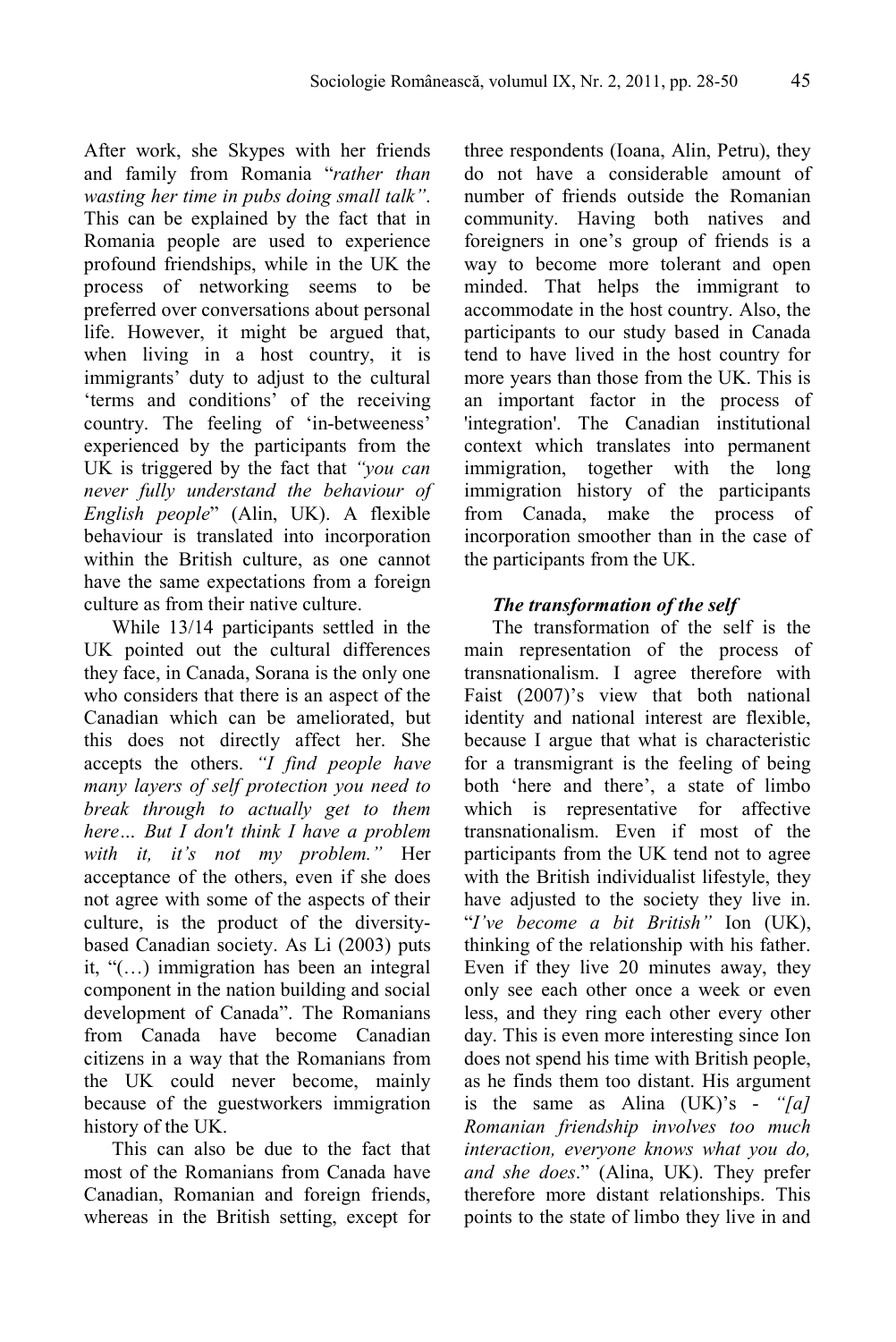the transformation of the self, which is representative for the process of affective transnationalism. Besides the changes which occur in the behaviour of the immigrant, the participants from Canada agreed that their culinary tastes have changed, as they eat healthier. They experience, therefore, transformation of the self at a material level, while the Romanians based in the UK seams to experience it emotionally.

 Changes in language have been pointed to by participants from both cultural settings. Daniela (UK) told me via Facebook *"You can use the 2nd person "you", I'm not used to the polite "you" anymore"*. This is explained by the fact that in English there is no pronoun used to express politeness. She has therefore 'Britishised' her personality. However, one question is to be raised: "What are the Romanian 'rules' she still obeys?" In other words, to what extent should the immigrant incorporate in the host-society and keep the traditions of the sending-country, in order for the process to be called 'transnationalism'? The same happened during interviews, which even if they were held in Romanian, English words like "paperwork", "ups and downs" (Alina, UK), "pub owners" (Ioana, UK) or "pottery" (Alin, UK) were employed. This means that there are different realities that they associate with the sending and receiving society.

Within the sample of participants from the UK, only two people seem to feel at ease in the British setting, whilst maintaining transnational ties with Romania. Two participants, who have children in the UK, reject the country of origin. The role of the family is, therefore, crucial in the process of (rejection of) transnationalism. The remaining participants are somewhere between Romania and the UK, in an imaginary third place, characterised by a feeling of 'inbetweeness', a deterritorialised third space (Soja, 1996). 'Home' is Romania, but it only represents their identity, their past. The present is the UK. In the UK case,

multiculturalist policies tend to push most of the Romanians of our study towards isolation from the mainstream. This does not make them transnational, in the sense given by the literature – " $(...)$  develop identities within social networks that connect them to two or more societies simultaneously" (Glick Schiller *et al.,* 1992) because they are not anchored in the British culture. However, given the fact that they experience the feeling of 'inbetweeness', and they still consider Romania to be their home, I consider them to experience affective transnationalism.

In the Canadian case, however, the process of acculturation seems more likely to have taken place because of various aspects such as institutional framework, presence of the family, long length of time on the Canadian soil and the period of immigration (before or soon after the fall of communism). Given these reasons, the Romanians from Canada are less likely to experience feelings of 'in-betweeness' and, therefore, affective transnationalism. Most of the participants from Canada attribute to the host country the meaning of 'home' and appreciate the fact that Canada has given them the opportunity to fulfil both their professional and personal lives. In that respect, they are nationals of Canada, in a way that the Romanians from the UK are not. This can also be explained by the fact that most of the Canada-based Romanians have Canadian citizenship, or are, at least, permanent citizens. This raises, however, the question of the existence of transnationalism, since they do not experience a feeling of 'in-betweeness'. Nevertheless, it can be argued that they are transnational because they are Canadians from an institutional point of view and they do not reject the host society, while respecting Romanian traditions, even if they do not want to be in Romania for important national holidays. In that respect, they experience material transnationalism.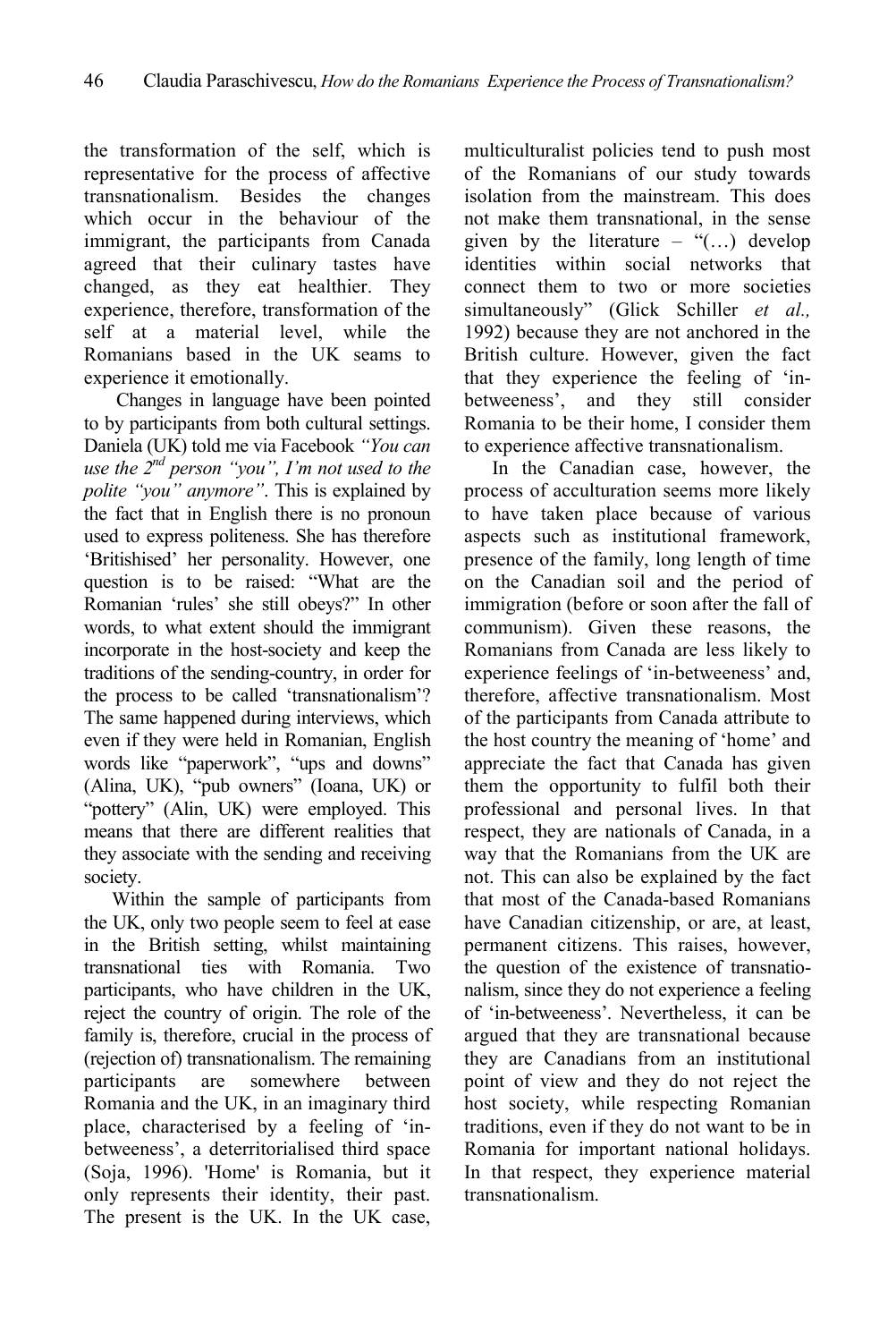## *Conclusion and avaluation*

This study has looked at the process of transnationalism and how it was lived by a sample of Romanian participants in Canada and the UK. Given the fact that both countries have a multiculturalist agenda regarding immigration, the public sphere has been influenced by polices which focus on the politicisation of the notion of 'people', by putting them in categories such as 'foreigners' or 'citizens'. Policies have not acknowledged the double commitment of migrants to both sending and receiving society. This research identified two dimensions of transnationalism – its materiality and its affective component. The practice of transnationalism referred to material facts, such as the importance of traditions, the reconstitution of a Romanian setting in the country of origin through Romanian traditional objects and the role of transnational networks. Affective transnationalism looked at the state of 'inbetweeness' and the transformation of the self. The findings of the study were as follows:

1. At the heart of the transnational debate stands the question of whether transnational practices help or hinder the process of social and economic 'integration'. This study has showed that transnationalism did not threaten the economic 'integration' of migrants in either Canada or the UK, as most of the participants had secure jobs and earned enough money (even if low-skilled).

2. The literature has stated that not all migrants experienced the process of transnationalism, only those with a high social status. However, this study has showed that transnationalism also means emotions, not only material practices. In that respect, social status did not undermine the process of transnationalism. However, more research should be carried on materiality and affectivity within different social classes. The findings could, probably, not be representative for all social classes and gender status groups.

3. It has been found that, for most of the participants from Canada, the host-country is 'home', even if this contrasted with the recreation of a Romanian setting with various Romanian traditional products, icons or Romanian books. This is due to the Canadian institutional framework through which the immigrants have to apply for permanent citizenship. Other factors, such as the presence of family and the time spent in the country of origin, as well as the moment of emigration (before or soon after the fall of the communism), are additional reasons for considering the host country as 'home'. The incorporation of the participants in the Canadian society and their acculturation is translated into a material experience of transnationalism through the practice of traditions, the sending of remittances and through transnational networks. Distance was therefore not a barrier in the practice of transnationalism.

4. For the Romanians from the UK, on the other hand, 'home' was either represented by the country of origin, or by a pluri-spatial structure. Only those participants who have children in the UK identified the host country with their home. This is meaningful, since family is very important for the participants from Canada as well. The presence of the family in the receiving society prevented, therefore, the participants to maintain affective transnationalism, and, in some cases, even material transnationalism. This contradicted the argument of Basch *et al.* (1994) which stated that family reproduction in the host country maintained transnational activities. However, this calls into questions the findings of this study, which did not compare the interpretation of the notion of 'home' based on gender and family status.

5. Affective transnationalism and the attribution of the status of 'home' to Romania was likely to occur when the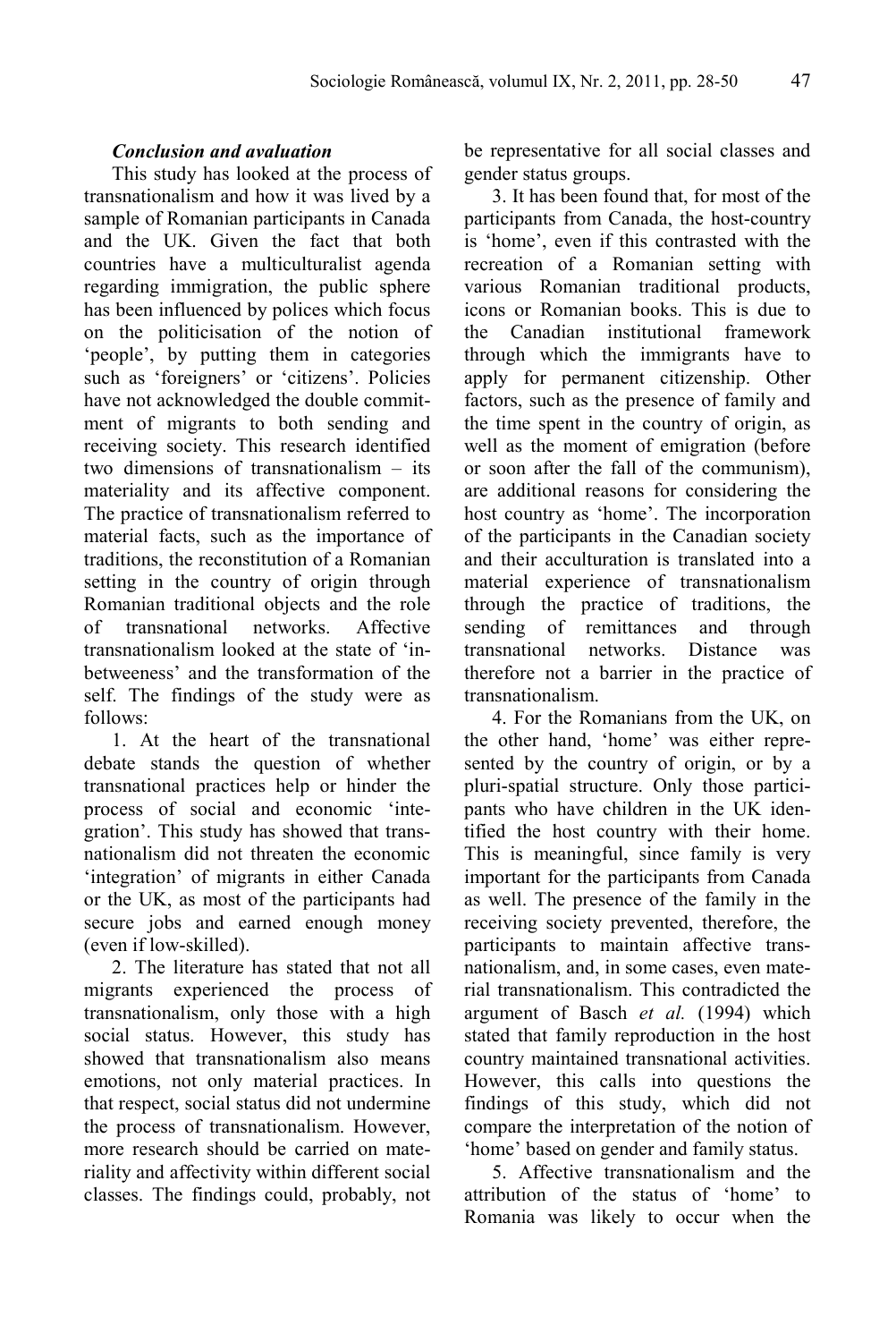participants did not feel at ease in the host country, as in the case of the participants settled in the UK. However, even if they were not anchored in British society, their self has been transformed in a 'British' way, in the sense that the participants adjusted to British cultural demands, such as professionalism at the work place or distant human connexions.

6. The main factors which allowed the development of transnationalism or led to its rejection were, in the case of the participants to this study, the length of stay in the host country, the moment of emigration (before or soon after the fall of the communism) and the presence of the family in the host country. Further research should, therefore, be carried on each of these factors in order to their impact on the dimensions of transnationalism identified by this study.

Provided that this study pointed at the possibility of migrants to experience more or less affective transnationalism in relation with the moment of departure, it would have been more relevant to deal with participants who have been in Canada and the UK for the same number of years. However, the low rates of participants would have been a major barrier. This research should have looked more in depth at the difference between institutional transnationalism represented by the relation the migrant has with the sending country, and individual transnationalism, meaning the social relations with the people who are in the country of origin. This would have triggered relevant information concerning the rejection of transnationalism at these

# **References**

Al-Ali, N. and Koser, N. (2002) Transnationalism, international migration and home. In N. Al-Ali and N. Koser (eds.) *New approaches to migration: Transnational communities and the transformation of home*, London: Taylor and Francis Books, 1–14.

two levels. This research should have also dealt with Romanians who spent the same amount of time in receiving societies, as data can vary according to the level of stay. Nevertheless, this study answered the research question which aimed to identify the dimensions of transnationalism based on the experience of migrants. It also found that the level of absorption by the host country did not hinder the process of transnationalism, in the case of the participants from Canada and the UK; it only changed its interpretation. In conclusion, this study showed that the Romanian participants from both Canada and the UK were experiencing the process of transnationalism. While the participants from Canada were more likely to experience transnationalism materially because of their incorporation in the Canadian society, the participants from the UK were likely to live transnationalism in an affective way, as a state of 'inbetweeness'. Full transnationalism (both affective and material) is, however, hard to be achieved by the same person, but it can happen, as in the case of some UK-based participants.

#### **Note**

1. This comparative study was part of a wider research project which the author wrote as part of her Masters dissertation for the University of Bath (UK), where she did a Masters degree on 'Globalisation and International Policy Analysis', with focus on migration. The supervisor of the dissertation was Dr. Emma Carmel and it was marked with distinction by both examiners.

- Appadurai, A. (1990) Disjuncture and Difference in the Global Culture Economy. *Theory, Culture and Society*, 7, 295–310.
- Baldassar, L. (2007) Transnational Families and the Provision of Moral and Emotional Support: The Relationship between Truth and Distance. *Identities: Global Studies in Culture and Power*, 14, 385-409.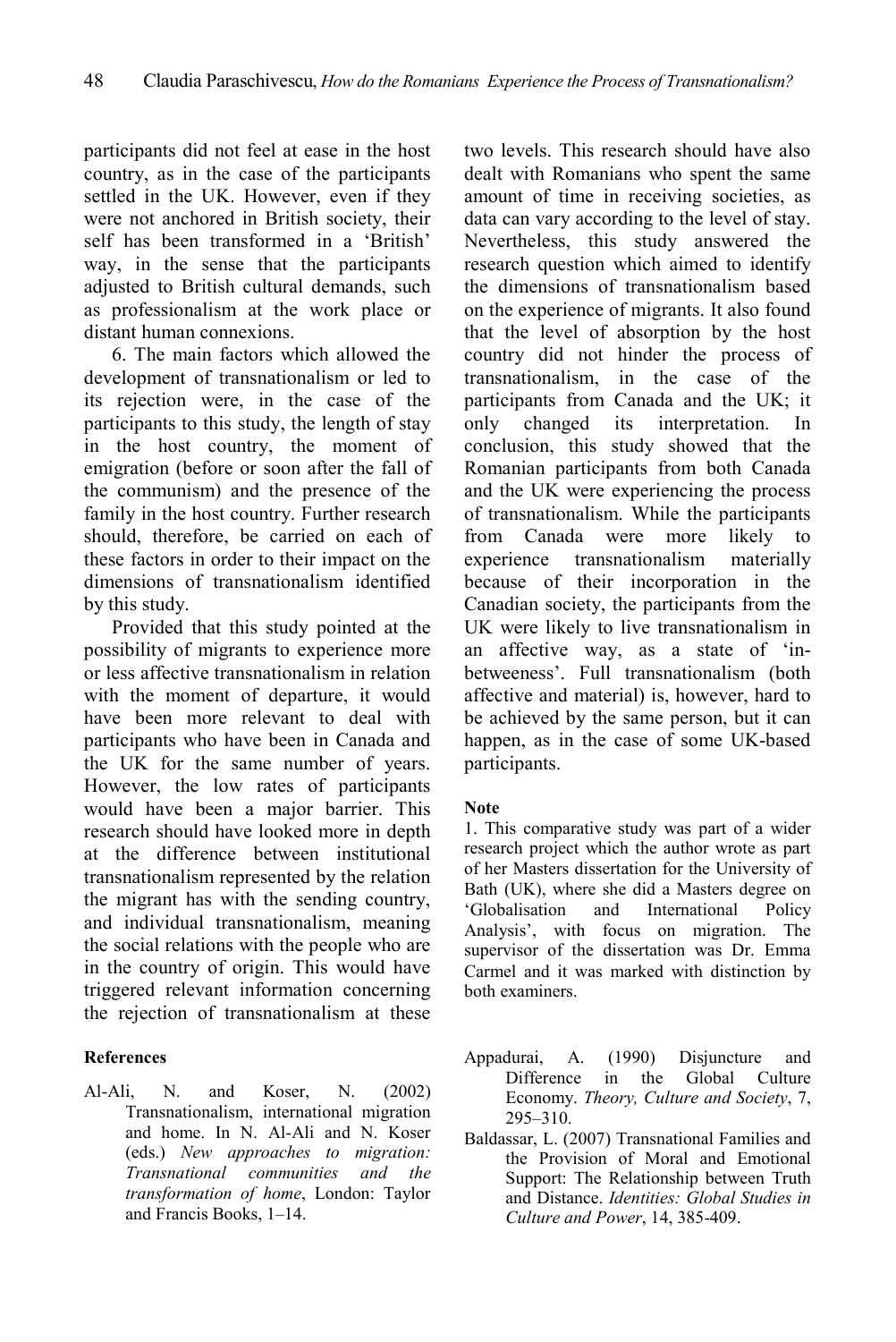- Banting, K. and Kymlicka, W. (2003) *Do multiculturalist policies erode the welfare state?* Ontario: Queens University.
- Basch, L., Glick-Schiller, N. and Szantoni Blanc, C. (1994) *Nations Unbound: Transnational Projects, Postcolonial Predicaments and Deterritorialized Nation-States.* New York: Gordon and Breach.
- Bertossi, C. (2007) *French and British models of integration. Public philosophies, policies and state institutions.* Work Paper No. 46: ESRC Centre on Migration, Policy and Society.
- British Sociological Association (2002) Statement of Ethical Practice. Available at http://www.britsoc.co.uk/equality/Stateme nt+Ethical+Practice.htm. Accessed on August 30, 2010.
- Brubacker, W.R. (1989) *Immigration and the Politics of Citizenship in Europe and North America*. Washington DC: German Marshall Fund of the United States and University of Press America
- Bryman, A. (2008) *Social Research Methods*. Oxford: Oxford.
- Castles, S. and Miller, M.J. (2009) *The Age of Migration. International Population Movements in the Modern World*. New York: Palgrave Macmillan.
- Citizenship and Immigration Canada (2002) *Performance report*. Ottawa: Minister of Public Works and Government Services Canada.
- Department for Communities and Local Government (2008) *Review of Migrant 'integration' Policy in the UK (including a feasibility study of the proposal for an 'integration' Agency)*. London: Parish.
- Duvell, F. (2005) *Illegal Immigration in Europe. Beyond Control.* New York: Palgrave Macmillan.
- Faist, T. (2007) Migrants as Transnational Development Agents: An Inquiry into the Newest Round of the Migration-Development Nexus. *Population, Space and Place*, 14, 21–42.
- Flynn, D. (2005) New borders, new management: The dilemmas of modern immigration policies. *Ethnic and Racial Studies*, 28, 3, 463–490.
- Garcia, A.M. (2002) *The Mexican Americans*. Westport: Greenwood Press.
- Geddes, A. (2008) Immigration and European 'integration'. Second edition. Beyond Fortress Europe? Manchester: Manchester University Press.
- Gilman, C.P. (1980) The Home: Its Work and its Influence", in E. Malos (ed.) *The Politics of Housework*, London: Allison and Busby.
- Ginsberg, R. (1999) Mediations on Homelessness and Being at Home in the Form of a Dialogue, in G. J. Mabbarno (ed.) *The Ethics of Homelessness*, 86. Amsterdam: Rodopi.
- Glick-Schiller, N., Basch, L. and Szantoni-Blanc, C. (1992) *Towards a Transnational Perspective on Migration: Race, Class, Ethnicity and Nationali.sm Reconsidered*. New York: Annals of New York Academy of Sciences, 645.
- Guarnizo, L.E. and Smith, M.P. (2008) The Localities of Transnationalism, in *Transnationalism from Below*, M.P. Smith, and L.E. Guarnizo (eds.). New Jersey: Transaction, 66, 3–34.
- Guarnizo, L.E., POrtes, A. and Haller, W. (2003). Assimilation and transnationalism: determinants of transnational political action among contemporary migrants, *American Journal of Sociology*, 108(6), 1211-1248.
- Hammar, T. (1999) Introduction, in G. Brochmann and T. Hammar, (ed.) *Mechanisms of Immigration Control: A Comparative Analysis of European Regulation Policies*. London: A&C Black Publishers.
- Handlin, O. (1951) *The Uprooted*. Boston: Little.
- Hochschield, A.R. (1983) *The Managed Heart: Commercialisation of Human feeling*. Berkeley: University of California Press.
- Jackson, M. (1995) The Idea of a Home: A Kind of Space, *Social Research*, 58, 1, 31–49.
- Joppke, C. (1999) *Immigration and the Nation-State. The United States, Germany and Great Britain*. Somerset: Oxford University Press.
- Knowles, V. (2007) *Strangers at our Gates. Canadian Immigration and Immigration Policy, 1540–2006.* Toronto: Dundurn Press.